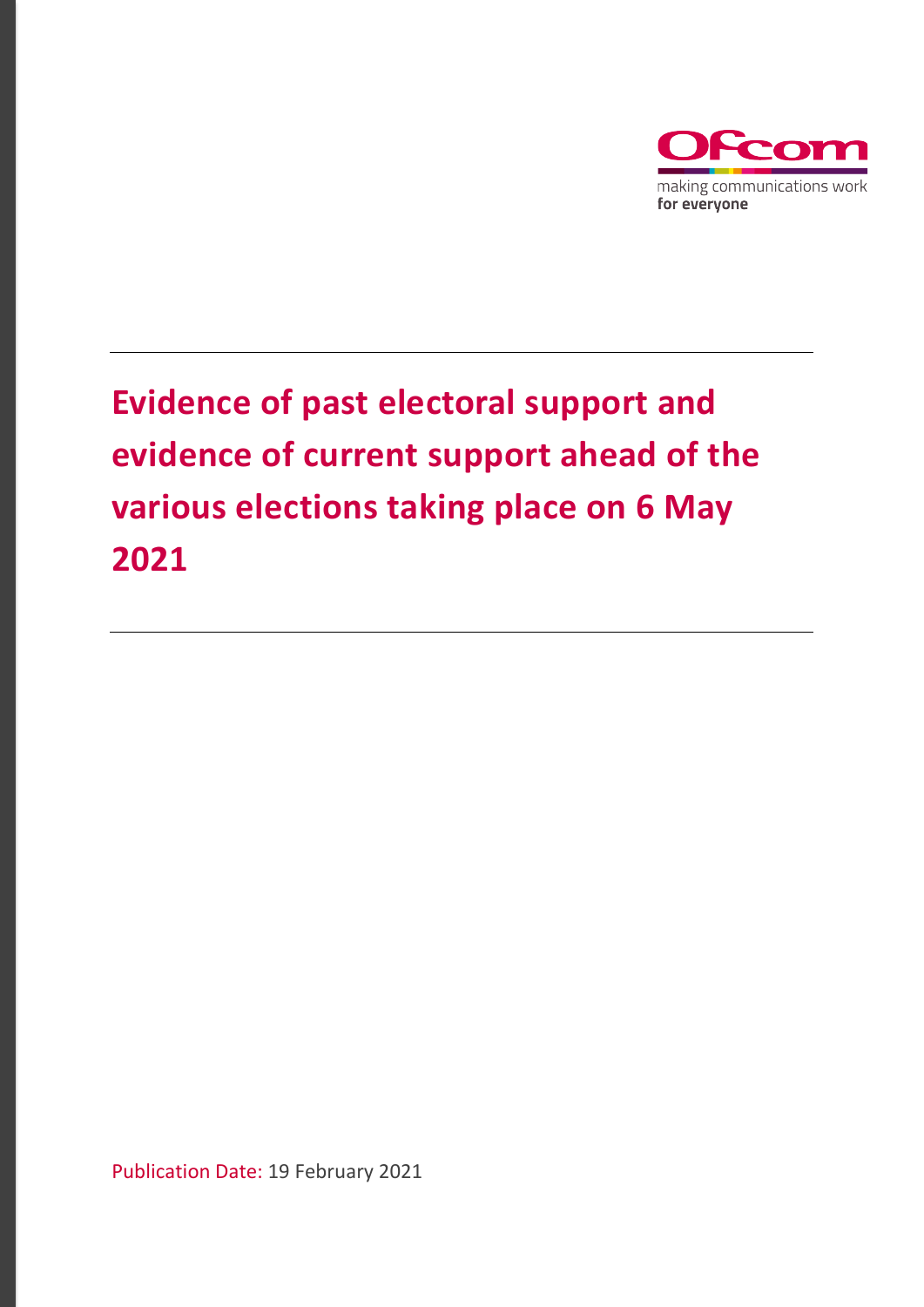# **Contents**

## **Section**

| 1. Overview                           |  |
|---------------------------------------|--|
| 2. Evidence of past electoral support |  |
| 3. Evidence of current support        |  |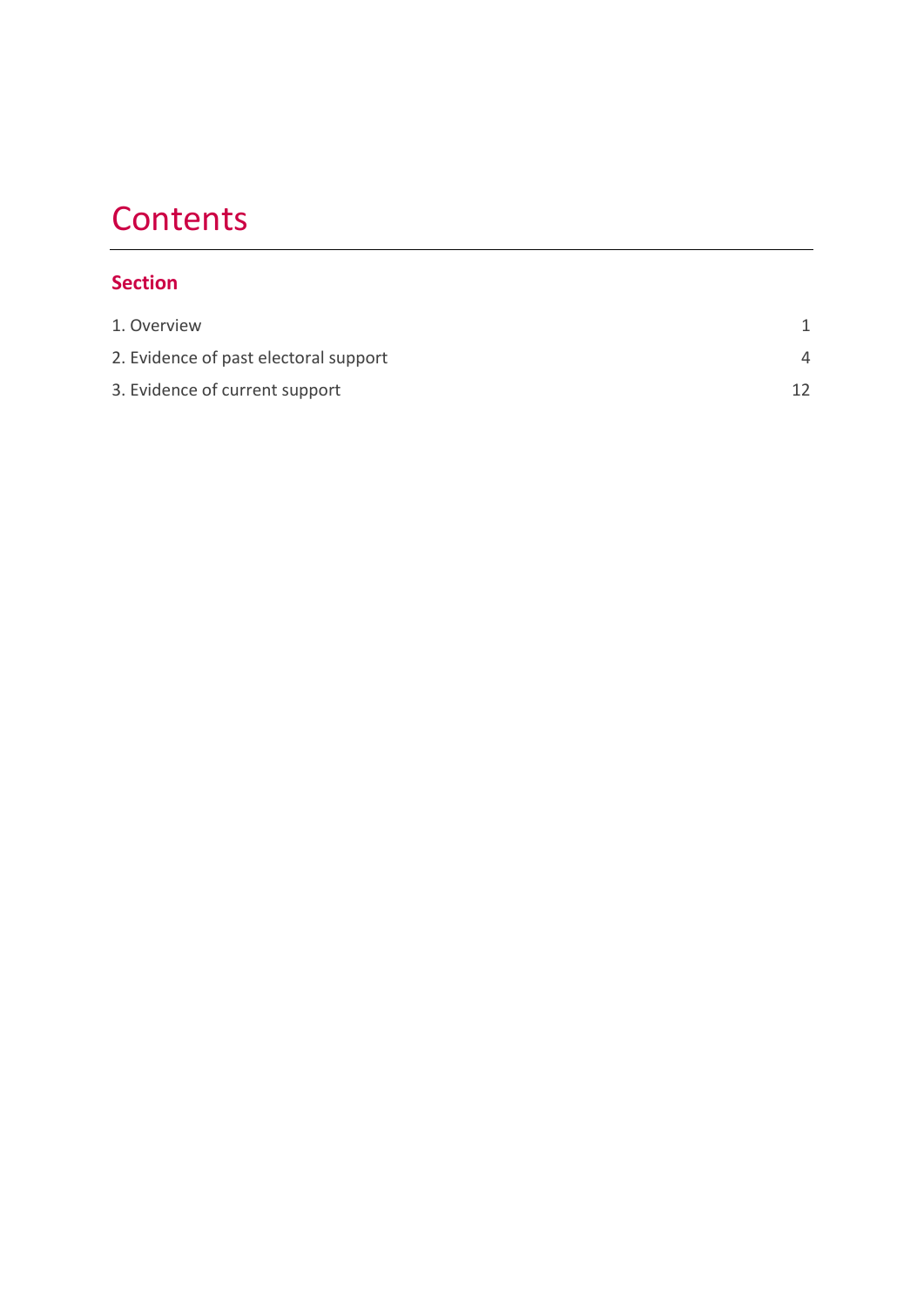# <span id="page-2-0"></span>1. Overview

**On 6 May 2021 there will be: elections for the Scottish Parliament and Welsh Parliament[1,](#page-2-1) local (and mayoral[2](#page-2-2)) elections taking place in some parts of England; London Assembly and London mayoral elections; and elections for Police and Crime Commissioners for England and Wales.** To help broadcasters to take editorial decisions during election campaigns, we are publishing a digest of evidence of past electoral support (i.e. election results) and evidence of current support (in the form of opinion polls). This digest also sets out the factors we consider when making decisions on election-related programming, including putting more weight on evidence of past electoral support than evidence of current support (e.g. opinion polls).

#### **What we are including in this document**

**This document is an updated version of the digests of evidence of past electoral support and current support we published ahead of the various elections in May and June 2017, May 2018 and May and December 2019.** 

This digest provides a range of information to assist broadcasters when they are making: editorial decisions about election coverage during the election period<sup>[3](#page-2-3)</sup> under [Section Six](https://www.ofcom.org.uk/tv-radio-and-on-demand/broadcast-codes/broadcast-code/section-six-elections-referendums) of the Broadcasting Code ("the Code"); and decisions about allocation of party election broadcasts ("PEBs") under Ofcom's rules on Party Political and Referendum Broadcasts (["the PPRB Rules"](https://www.ofcom.org.uk/__data/assets/pdf_file/0035/99188/pprb-rules-march-2017.pdf)). However, this digest does not attempt to be an exhaustive compendium of all currently relevant electoral evidence. Broadcasters should also take account of other relevant information when making decisions in the area of elections. For example, broadcasters should take account of relevant past electoral support and/or current support for parties and candidates in particular constituencies and electoral areas, when making editorial decisions in relation to coverage of electoral contests in those geographical areas.

1.1 On 9 March 2017, Ofcom published it[s Statement amending its rules in the areas of due](https://www.ofcom.org.uk/__data/assets/pdf_file/0030/98148/Due-impartiality-and-elections-statement.pdf)  [impartiality,](https://www.ofcom.org.uk/__data/assets/pdf_file/0030/98148/Due-impartiality-and-elections-statement.pdf) due accuracy, elections and referendums ("the Statement"). In the Statement, we set out our decision to remove the concept of larger parties from Section Six of the Code and the PPRB Rules and to replace it with a requirement on broadcasters to take election-related editorial decisions and decisions about allocations of PEBs and party political broadcasts ("PPBs") by reference to evidence of past electoral support and/or current support. Since the Statement, as an aid to broadcasters, we have published digests of evidence of past electoral support (i.e. election results) and evidence of current support

<span id="page-2-1"></span> $1$  While at the time of publication we expect the elections to the Scottish Parliament and Welsh Parliament to take place on 6 May 2021, we note that both Parliaments have recently passed legislation that gives the power to postpone each election by up to six months should it be deemed necessary.

<span id="page-2-2"></span><sup>&</sup>lt;sup>2</sup> This includes the delayed 2020 mayoral elections for Bristol, Greater Manchester, Liverpool, Liverpool City Region, Salford, Tees Valley and West Midlands and the 2021 mayoral elections for Cambridgeshire and Peterborough; Doncaster; North Tyneside; West of England; and West Yorkshire.

<span id="page-2-3"></span><sup>3</sup> In relation to the various elections taking place on 6 May 2021, the rules in Section Six of the Code will apply when the "election period" commences, which will be: 22 March 2021, in the case of the London Assembly and mayoral elections; 25 March 2021, in the case of the Scottish Parliamentary Election; and 29 March 2021, in the case of the Welsh Parliamentary Election, English local (and mayoral) elections and Police and Crime Commissioner elections.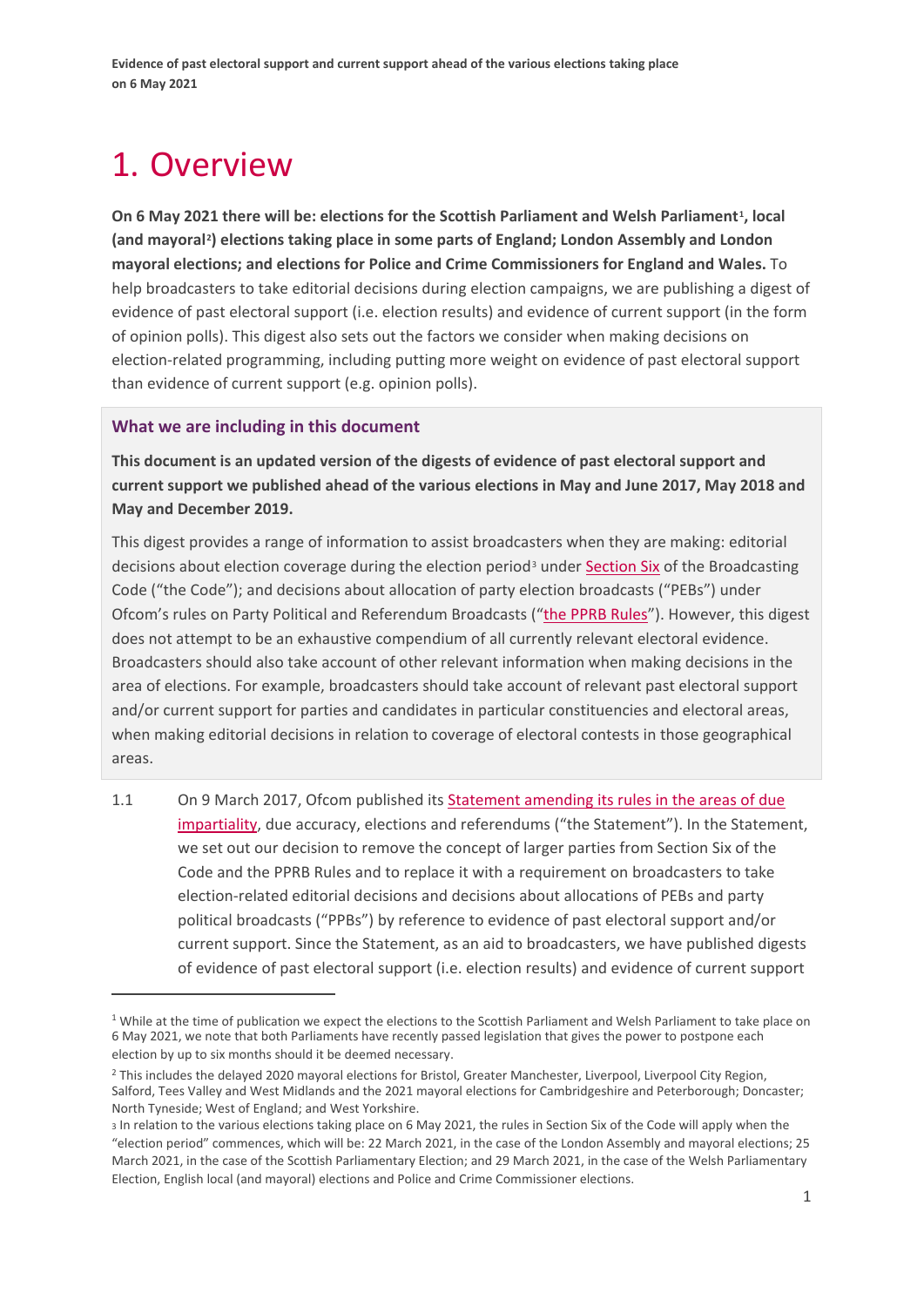(in the form of opinion polls) ahead of: the various elections that took place on 4 May 2017; the General Election that took place on 8 June 2017; the various elections that took place on 3 May 2018; the various elections that took place on 2 May 2019; the European Parliamentary elections that took place on 23 May 2019; and the General Election which took place on 12 December 2019.

- 1.2 As in the Statement, we consider it would be helpful to set out factors Ofcom takes into account in weighing different types of evidence when taking decisions in the area of elections. These factors reflect the approach we have taken to complaints and in our previous reviews of the list of larger parties before March 2017:
	- we place greater weight on the actual performance of a political party in elections over opinion poll data. This reflects the fact that electoral performance is a measure of how voters have actually exercised their democratic choice. This compares with the greater uncertainty associated with support in opinion polls, which may not translate into actual votes or seats at an election;
	- in considering past electoral support, we take into account factors such as the electoral performance of parties (including the numbers of elected candidates and overall percentage of vote received) in the previous set of corresponding elections over at least two electoral cycles;
	- we also take into account performance in other relevant past elections being contested at the same time, as well as performance in past elections not being contested at a given time;
	- we take into account the electoral performance of parties over at least two electoral cycles when considering performance in any given type of elections. However, we place less weight on the evidence of electoral performance two or more electoral cycles ago given the historical nature of this evidence;
	- where relevant we consider evidence in relation to the different devolved nations of the UK;
	- while putting less weight on levels of current support as opposed to actual performance, we put weight on evidence of current support that is objective and measurable. One type of objective and measurable evidence of current support is opinion poll data, where it is available. There may be other types of evidence of current support but in considering such evidence we would take into account the consistency and objectivity of each type of evidence; and
	- our intention is always to undertake a balanced assessment having regard to the totality of relevant evidence.
- 1.3 In Section Two we lay out evidence of past electoral support in the form of past election results, which includes the performance, over two election cycles, of political parties across the nations of the UK in: Scottish and Welsh Parliamentary elections, English local and where relevant, mayoral elections; London Assembly and mayoral elections; Police and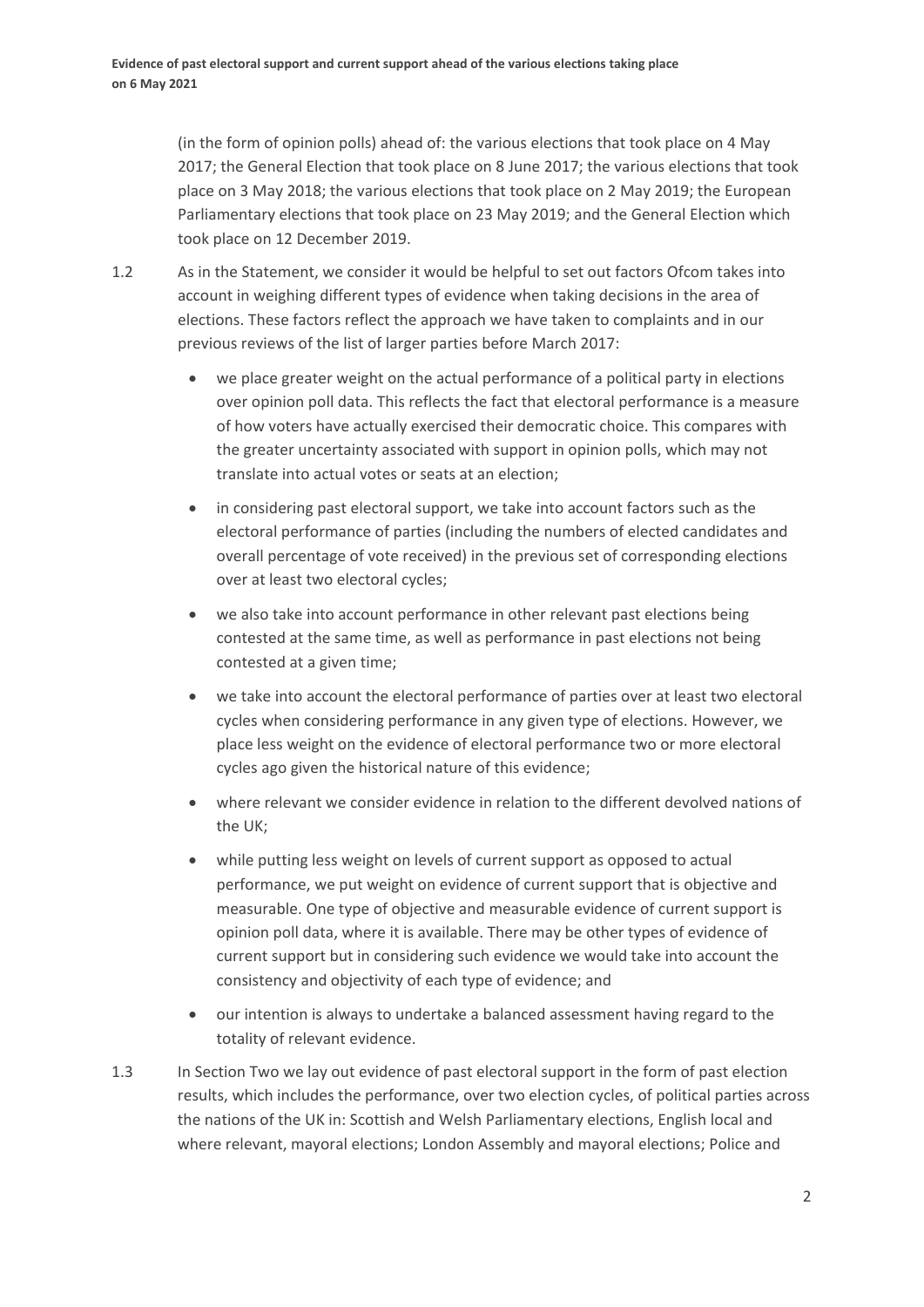Crime Commissioner elections; and other significant elections which are not being contested on 6 May 2021.

- 1.4 In the event that elections take place later in the year, it is open to broadcasters to make reference to this digest in helping to frame their decisions. However, it might also be necessary for broadcasters to assess any more recent evidence that may be relevant.
- 1.5 In Section Three we lay out evidence of current support for the political parties across England, Wales, Scotland and Northern Ireland in the form of opinion polling data since the UK General Election on 12 December 2019.

# **Guidance on the PPRB Rules on scheduling**

1.6 As set out in the Statement, we decided to simplify the scheduling requirements in Rules 25 and 26 of our PPRB Rules<sup>[4](#page-4-0)</sup>. However, we expect broadcasters to make scheduling decisions in a fair and consistent manner having regard to evidence of past electoral and current support. We will therefore expect broadcasters to continue to allocate PEBs and PPBs to parties with higher levels of past electoral and current support at times which are likely to attract higher rather than lower numbers of viewers and listeners. We will also expect broadcasters to ensure that different parties are allocated PEBs and PPBs at different times in the schedule, in order to ensure the various parties' messages reach the widest possible audience. In particular, if a broadcaster consistently allocated PEBs and PPBs to a particular party at times attracting the lowest audiences, we would view this as potentially raising issues with that broadcaster's preservation of due impartiality during an election period and would take action accordingly.

<span id="page-4-0"></span><sup>4</sup> Rule 25 states: "PEBs, PPBs and RCBs on television must be carried between 5.30pm and 11.30pm". Rule 26 states: "PEBs and RCBs on radio must be carried between 6.00am and 10.00pm".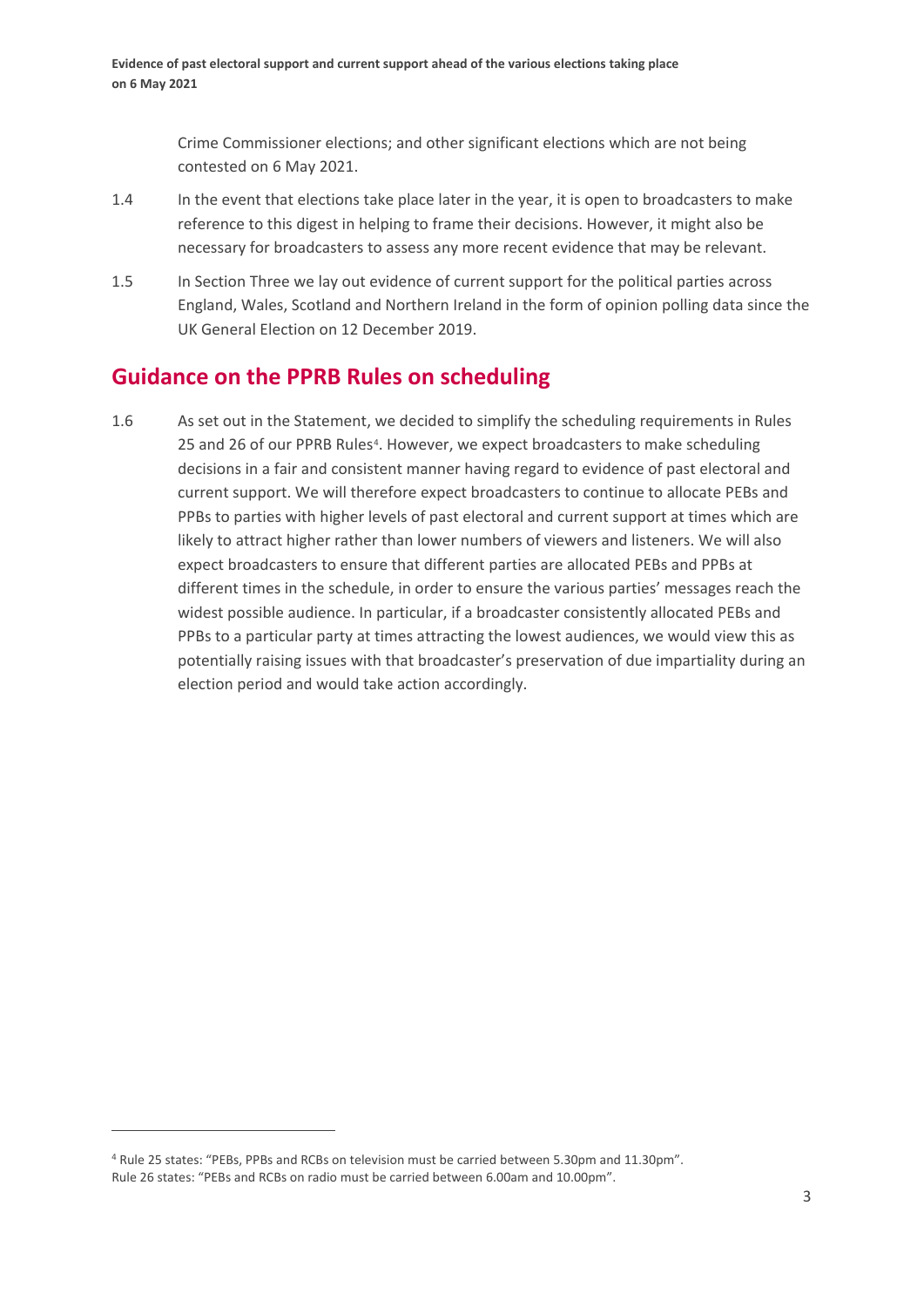# <span id="page-5-0"></span>2. Evidence of past electoral support

# **Previous results of elections being contested in 2021**

## **Welsh Parliamentary elections**

2.1 Figure 1 sets out the numbers of seats won and share of the popular vote achieved by the various political parties in the past two cycles of the Welsh Parliamentary elections.

|                 | Cons  | Lab                      | Lib-Dem.       | <b>Plaid</b><br>Cymru | <b>UKIP</b> | <b>Green</b>   | <b>Others</b><br>/Ind |
|-----------------|-------|--------------------------|----------------|-----------------------|-------------|----------------|-----------------------|
| 2011            |       |                          |                |                       |             |                |                       |
| Directly-       | 6     | 28                       | 1              | 5                     |             | 0              | $\Omega$              |
| elected         | 25.0% | 42.3%                    | 10.6%          | 19.3%                 | N/A         | 0.2%           | 2.6%                  |
| <b>Regional</b> | 8     | $\overline{\phantom{a}}$ | $\overline{4}$ | 6                     | $\Omega$    | $\overline{0}$ | $\overline{0}$        |
| list            | 22.5% | 36.9%                    | 8.0%           | 17.9%                 | 4.6%        | 3.4%           | 6.7%                  |
| 2016            |       |                          |                |                       |             |                |                       |
| Directly-       | 5     | 27                       | $\mathbf{1}$   | 6                     | $\Omega$    | $\Omega$       | $\Omega$              |
| elected         | 21.1% | 34.7%                    | 7.7%           | 20.5%                 | 12.5%       | 2.5%           | 1.0%                  |
| <b>Regional</b> | 11    | $\mathfrak{p}$           | 0              | 6                     | 7           | $\Omega$       | $\Omega$              |
| list            | 18.8% | 31.5%                    | 6.5%           | 20.8%                 | 13.0%       | 3.0%           | 6.5%                  |

#### **Figure 1: Numbers of seats and share of vote at Welsh Parliamentary elections in 2011 and 2016**

*Source: BBC and House of Commons Library*

### **Scottish Parliamentary elections**

2.2 Figure 2 sets out the numbers of seats won and share of the popular vote achieved by the various political parties in the past two cycles of the Scottish Parliamentary elections.

|                 | <b>Cons</b> | Lab   | Lib-Dem.       | <b>SNP</b> | <b>UKIP</b> | <b>Scottish</b><br><b>Green</b> | <b>Others</b><br>/Ind |
|-----------------|-------------|-------|----------------|------------|-------------|---------------------------------|-----------------------|
| 2011            |             |       |                |            |             |                                 |                       |
| Directly-       | 3           | 15    | $\mathfrak{D}$ | 53         | $\Omega$    |                                 | $\Omega$              |
| elected         | 13.9%       | 31.7% | 7.9%           | 45.4%      | 0.1%        | N/A                             | 1.0%                  |
| <b>Regional</b> | 12          | 22    | 3              | 16         | $\Omega$    | $\overline{2}$                  | $\overline{0}$        |
| list            | 12.4%       | 26.3% | 5.2%           | 44.0%      | 0.9%        | 4.4%                            | 6.8%                  |
| 2016            |             |       |                |            |             |                                 |                       |
| Directly-       | 7           | 3     | $\overline{4}$ | 59         |             | $\Omega$                        | $\Omega$              |
| elected         | 22.0%       | 22.6% | 7.8%           | 46.5%      | N/A         | 0.6%                            | 0.5%                  |
| <b>Regional</b> | 24          | 21    | 1              | 4          | $\Omega$    | 6                               | $\Omega$              |
| list            | 22.9%       | 19.1% | 5.2%           | 41.7%      | 2.0%        | 6.6%                            | 2.5%                  |

#### **Figure 2: Numbers of seats and share of vote at Scottish Parliamentary elections in 2011 and 2016**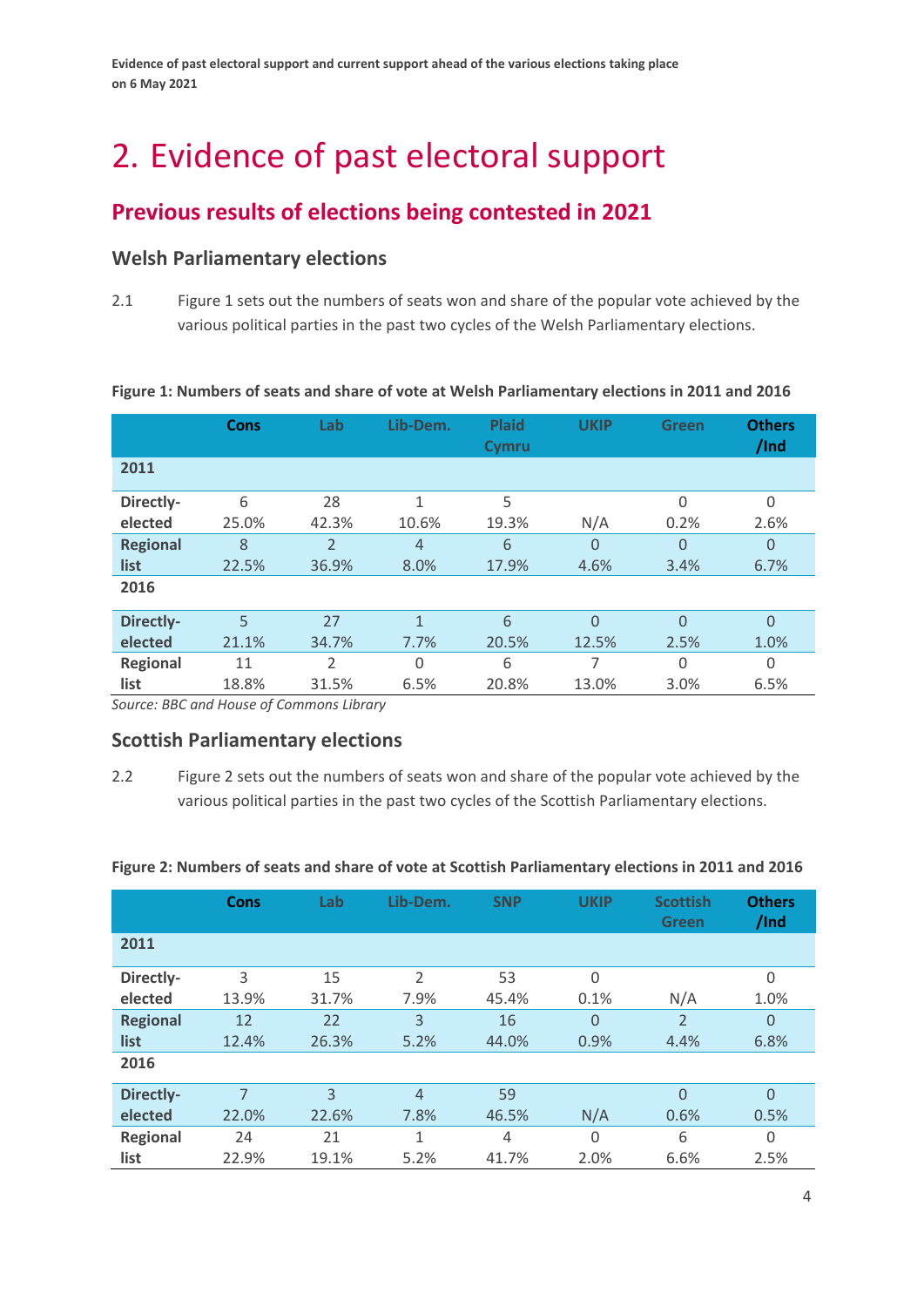#### *Source: BBC and Electoral Commission*

## **English local elections**

2.3 Figure 3 sets out figures collated by the Elections Centre, Plymouth University, of the numbers of seats won and share of the popular vote achieved by the various political parties for English local elections in recent years including: the past two cycles of English local elections in terms of sequential years (2018 and 2019); and the last two elections where the seats being contested in May 2021 were last contested (2012/2013 and 2016/2017).

|      | <b>Cons</b> | Lab   | Lib-Dem. | <b>UKIP</b>    | <b>Green</b> | Others/Ind |
|------|-------------|-------|----------|----------------|--------------|------------|
| 2012 | 786         | 1,189 | 288      | $\overline{7}$ | 26           | 116        |
|      | 27.5%       | 43.1% | 14.1%    | 4.4%           | 4.2%         | 6.7%       |
| 2013 | 1,117       | 538   | 352      | 147            | 22           | 186        |
|      | 34.6%       | 21.2% | 13.9%    | 19.9%          | 3.6%         | 6.8%       |
| 2014 | 2,124       | 1,366 | 429      | 163            | 38           | 146        |
|      | 25.9%       | 35.8% | 11.1%    | 15.7%          | 6.6%         | 5.1%       |
| 2015 | 5,540       | 2,292 | 661      | 201            | 84           | 562        |
|      | 35.8%       | 28.4% | 10.3%    | 12.8%          | 6.5%         | 6.2%       |
| 2016 | 841         | 1,325 | 380      | 59             | 45           | 120        |
|      | 27.0%       | 38.9% | 12.8%    | 10.9%          | 6.0%         | 4.6%       |
| 2017 | 1,439       | 417   | 315      | 1              | 20           | 178        |
|      | 46.6%       | 20.0% | 18.0%    | 4.7%           | 4.4%         | 6.4%       |
| 2018 | 1,331       | 2,352 | 539      | 3              | 40           | 146        |
|      | 31.8%       | 41.2% | 14.0%    | 1.3%           | 6.7%         | 5.1%       |
| 2019 | 3,559       | 2,020 | 1,351    | 34             | 263          | 1,198      |
|      | 31.4%       | 26.6% | 16.9%    | 4.5%           | 9.2%         | 11.4%      |

#### **Figure 3: Numbers of seats and share of vote at English local elections 2012 to 2019**

*Source: The Elections Centre, Plymouth University*

#### **English mayoral elections**

- 2.4 Mayoral elections are due to take place in May 2021 in England for Bristol, Cambridgeshire and Peterborough, Doncaster, Greater Manchester, Liverpool, Liverpool City Region, North Tyneside, Salford, Tees Valley, West of England, West Midlands and West Yorkshire.
- 2.5 Figure 4 sets out the winning party and the share of the first preference vote achieved by the various political parties in the past two cycles of the mayoral elections being contested. As the mayoralties of Cambridgeshire and Peterborough, Greater Manchester, Liverpool City Region, Tees Valley, West of England and West Midlands were created in 2017, there is only one previous election result available. May 2021 will be the inaugural West Yorkshire mayoral election, so there are no previous results available.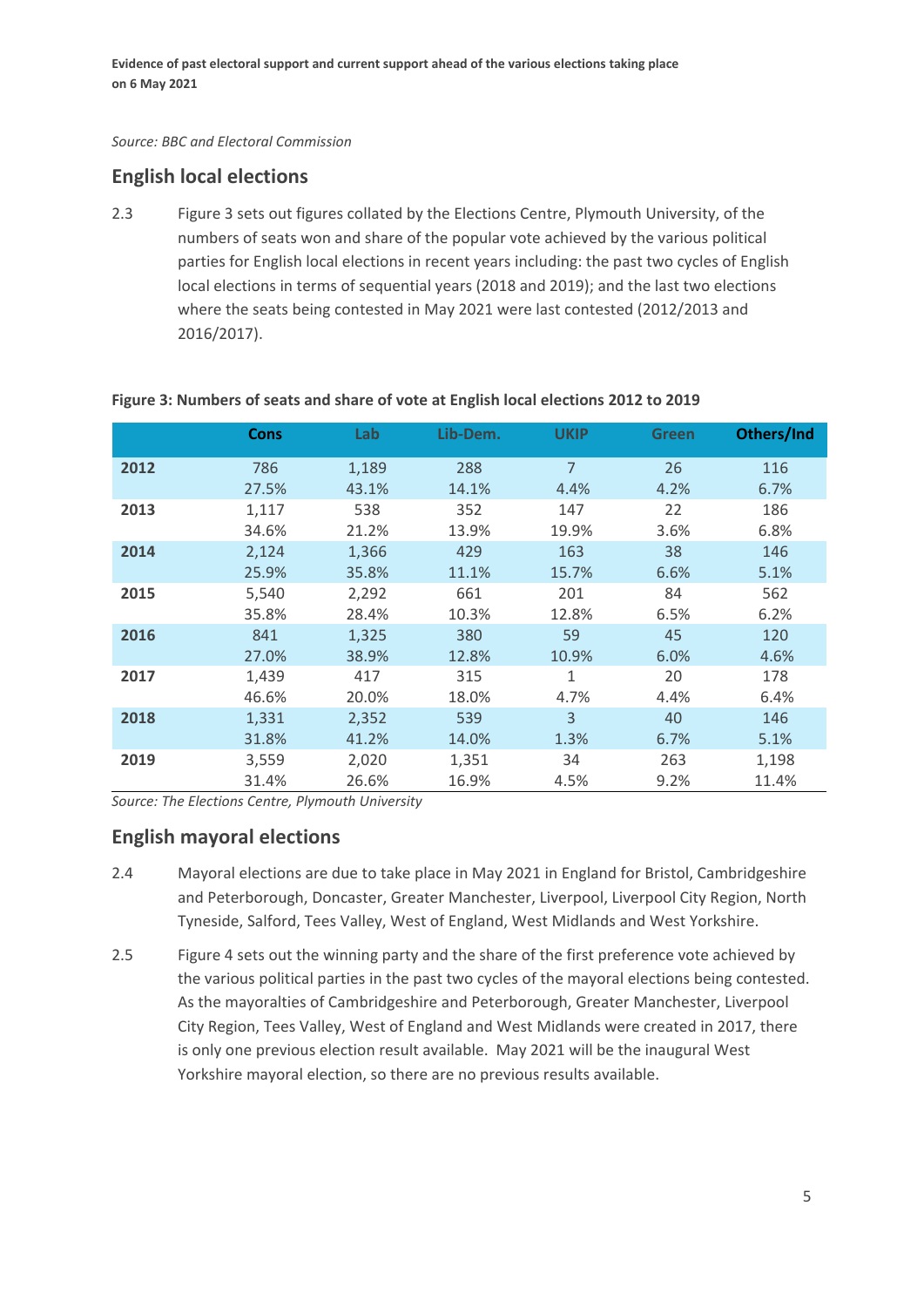**Figure 4: Number of mayoralties and share of vote at mayoral elections in 2012/2013 and 2016/2017**

|                                        | <b>Cons</b>             | Lab                     | Lib-Dem.                    | <b>UKIP</b>             | <b>Green</b>                | Others/Ind              |
|----------------------------------------|-------------------------|-------------------------|-----------------------------|-------------------------|-----------------------------|-------------------------|
| <b>Bristol</b>                         |                         |                         |                             |                         |                             |                         |
| 2012                                   | $\mathbf 0$<br>9.1%     | $\mathbf 0$<br>29.1%    | $\mathsf{O}\xspace$<br>7.0% |                         | $\mathsf{O}\xspace$<br>5.9% | $\mathbf{1}$<br>49.0%   |
| 2016                                   | $\overline{0}$<br>14.0% | $\mathbf{1}$<br>40.4%   | $\overline{0}$<br>5.8%      | $\frac{N/A}{0}$<br>5.1% | $\overline{0}$<br>7.1%      | $\overline{0}$<br>27.6% |
| Cambridgeshire<br>& Peterborough       |                         |                         |                             |                         |                             |                         |
| 2017                                   | $\mathbf{1}$<br>38.0%   | $\overline{0}$<br>18.6% | $\overline{0}$<br>23.5%     | $\overline{0}$<br>8.0%  | $\overline{0}$<br>6.3%      | $\overline{0}$<br>5.7%  |
| <b>Doncaster</b>                       |                         |                         |                             |                         |                             |                         |
| 2013                                   | $\overline{0}$<br>4.6%  | $\mathbf{1}$<br>35.8%   | $\overline{0}$<br>1.8%      | N/A                     | N/A                         | $\overline{0}$<br>57.8% |
| 2017                                   | $\mathbf 0$<br>21.2%    | $\mathbf{1}$<br>50.9%   | N/A                         | $\mathbf 0$<br>12.1%    | N/A                         | $\overline{0}$<br>15.8% |
| <b>Greater</b><br><b>Manchester</b>    |                         |                         |                             |                         |                             |                         |
| 2017                                   | $\overline{0}$<br>22.7% | $\mathbf{1}$<br>63.4%   | $\overline{0}$<br>6.1%      | $\overline{0}$<br>1.9%  | $\overline{0}$<br>2.4%      | $\mathbf 0$<br>3.5%     |
| <b>Liverpool</b>                       |                         |                         |                             |                         |                             |                         |
| 2012                                   | $\mathbf 0$<br>4.49%    | $\mathbf{1}$<br>59.3%   | $\mathsf{O}\xspace$<br>6.3% | $\mathbf 0$<br>2.4%     | $\mathsf{O}\xspace$<br>5.3% | $\mathbf 0$<br>22.1%    |
| 2016                                   | $\overline{0}$<br>3.6%  | $\mathbf{1}$<br>52.6%   | $\overline{0}$<br>21.1%     | N/A                     | $\overline{0}$<br>10.9%     | $\overline{0}$<br>11.7% |
| <b>Liverpool City</b><br><b>Region</b> |                         |                         |                             |                         |                             |                         |
| 2017                                   | $\mathbf 0$<br>20.4%    | $\mathbf{1}$<br>59.3%   | $\overline{0}$<br>6.8%      | $\overline{0}$<br>4.1%  | $\mathbf 0$<br>4.9%         | $\overline{0}$<br>4.5%  |
| <b>North Tyneside</b>                  |                         |                         |                             |                         |                             |                         |
| 2013                                   | $\overline{0}$<br>36.1% | $\overline{1}$<br>55.8% | $\overline{0}$<br>8.10%     | N/A                     | N/A                         | N/A                     |
| 2017                                   | $\mathbf 0$<br>30.7%    | $\mathbf{1}$<br>56.4%   | $\mathbf 0$<br>6.7%         | $\mathbf 0$<br>6.2%     | N/A                         | N/A                     |
| <b>Salford</b>                         |                         |                         |                             |                         |                             |                         |
| 2012                                   | $\mathbf 0$<br>18.0%    | $\mathbf{1}$<br>46.0%   | $\mathbf 0$<br>4.8%         | $\mathbf 0$<br>7.5%     | $\mathbf 0$<br>2.8%         | $\overline{0}$<br>20.9% |
| 2016                                   | $\overline{0}$<br>24.2% | $\mathbf{1}$<br>49.6%   | $\overline{0}$<br>N/A       | $\overline{0}$<br>17.7% | $\overline{0}$<br>8.5%      | $\overline{0}$<br>N/A   |
| <b>Tees Valley</b>                     |                         |                         |                             |                         |                             |                         |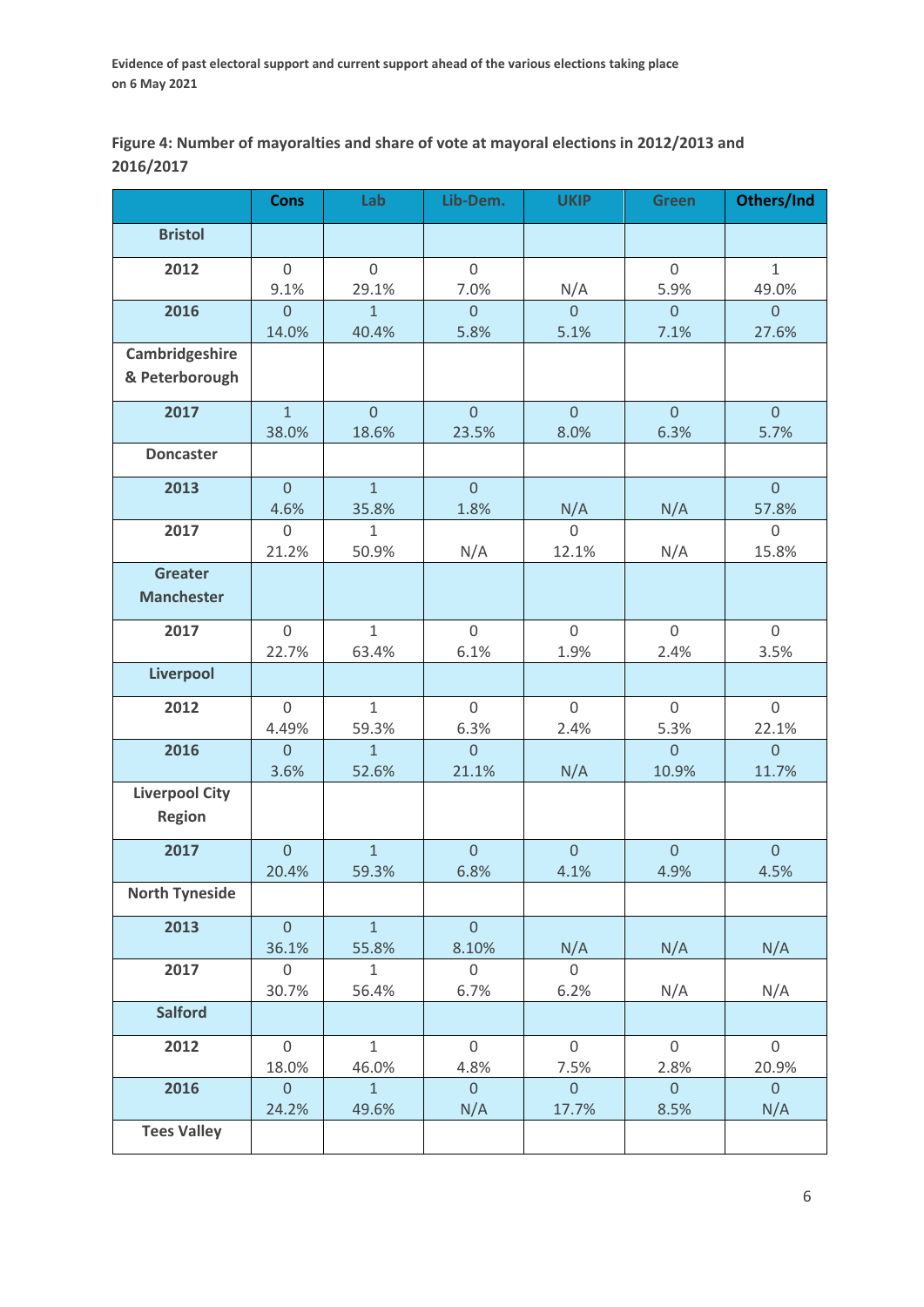| 2017                   |       |       |       |        |       |       |
|------------------------|-------|-------|-------|--------|-------|-------|
|                        | 39.5% | 39.0% | 12.3% | 9.3%   | N/A   | N/A   |
| <b>West of England</b> |       |       |       |        |       |       |
| 2017                   |       |       |       |        |       |       |
|                        | 27.3% | 22.2% | 20.2% | 4.2%   | 11.2% | 15.0% |
| <b>West Midlands</b>   |       |       |       |        |       |       |
| 2017                   |       |       | O     | $\cup$ |       |       |
|                        | 41.9% | 40.8% | 5.9%  | 5.6%   | 4.7%  | 1.1%  |

*Source: Local authorities websites*

#### **London mayoral elections**

2.6 Figure 5 sets out winning party and the share of the first preference vote achieved by the various political parties in the past two cycles of London mayoral elections.

#### **Figure 5: Share of vote at London mayoral elections in 2012 and 2016**

|      | <b>Cons</b> | Lab   | Lib-Dem. | UKIP | <b>Green</b> | Others/Ind |
|------|-------------|-------|----------|------|--------------|------------|
| 2012 |             |       |          | O    |              | O          |
|      | 44.0%       | 40.3% | 4.2%     | 2.0% | 4.5%         | 5.1%       |
| 2016 | 0           |       |          | 0    |              | U          |
|      | 35.0%       | 44.2% | 4.6%     | 3.6% | 5.8%         | 6.6%       |

*Source: BBC*

## **London Assembly elections**

2.7 Figure 6 sets out the numbers of seats won and share of the popular vote achieved by the various political parties in the past two cycles of the London Assembly elections.

#### **Figure 6: Numbers of seats and share of vote at London Assembly elections in 2012 and 2016**

|                 | <b>Cons</b> | Lab   | Lib-Dem.       | <b>UKIP</b>  | <b>Green</b>   | Others/Ind     |
|-----------------|-------------|-------|----------------|--------------|----------------|----------------|
| 2012            |             |       |                |              |                |                |
| Directly-       | 6           | 8     | $\Omega$       | $\mathbf{0}$ | $\Omega$       | $\Omega$       |
| elected         | 32.7%       | 42.3% | 8.8%           | 4.3%         | 8.5%           | 3.4%           |
| <b>Regional</b> | 3           | 4     | $\overline{2}$ | 0            | $\overline{2}$ | $\overline{0}$ |
| list            | 32.0%       | 41.1% | 6.8%           | 4.5%         | 8.5%           | 7.1%           |
| 2016            |             |       |                |              |                |                |
| Directly-       | 5           | 9     | $\Omega$       | 0            | $\Omega$       | $\overline{0}$ |
| elected         | 31.1%       | 43.5% | 7.5%           | 7.6%         | 9.1%           | 1.2%           |
| <b>Regional</b> | 3           | 3     | 1              | 2            | 2              | $\Omega$       |
| list            | 29.2%       | 40.3% | 6.3%           | 6.5%         | 8.0%           | 9.6%           |

*Source: BBC*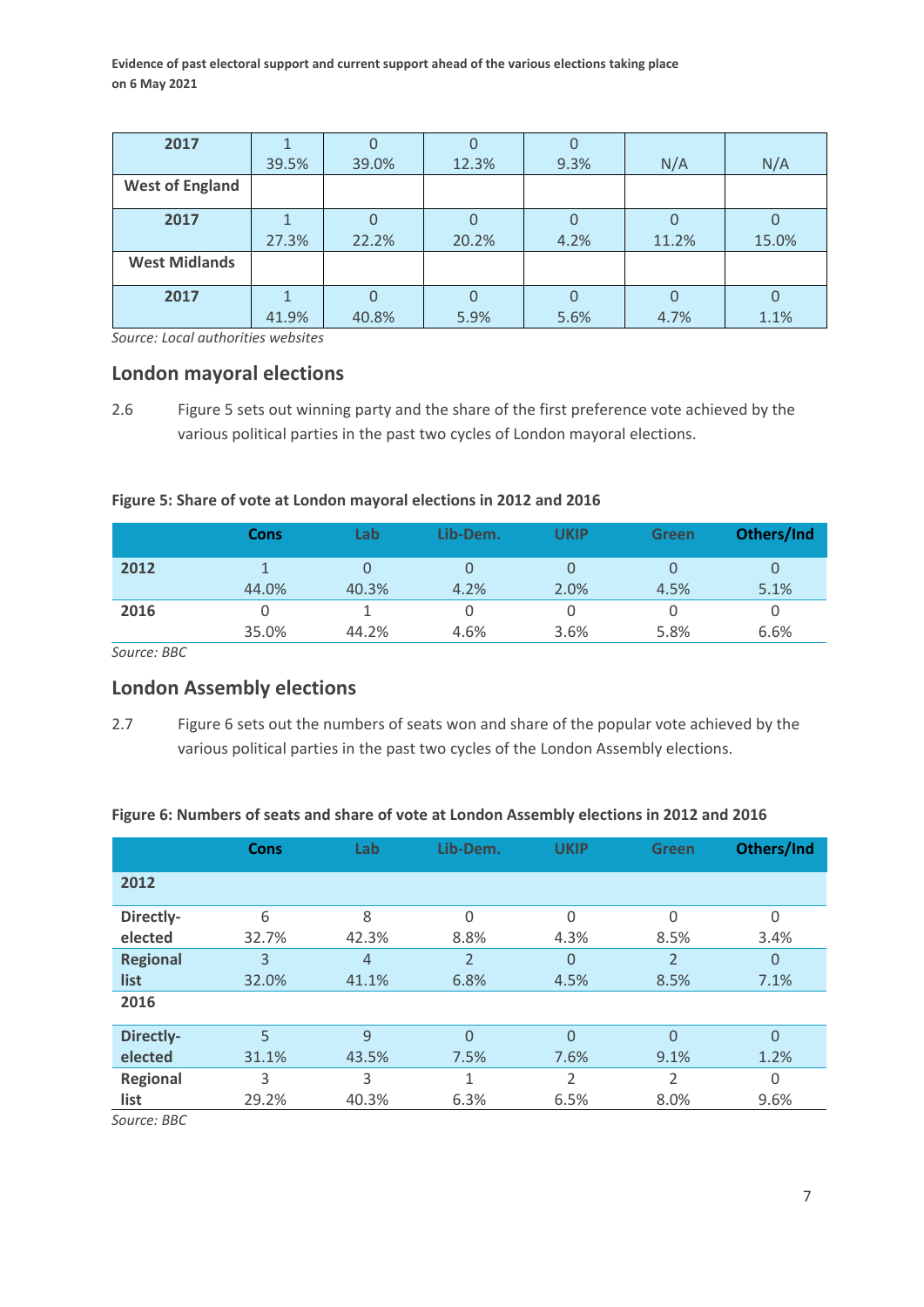# **Police and Crime Commissioner ("PCC") elections**

2.8 Figure 7 sets out the numbers of PCC posts won and share of the popular vote achieved by the various political parties in the past two cycles of PCC elections.

**Cons Lab Lib-Dem. Plaid Cymru UKIP Green Others /Ind 2012 England** 15 29.0% 12 30.3%  $\Omega$ 7.3% N/A  $\Omega$ 7.4%  $\Omega$ 0.1% 10 23.9% Wales 1 20.9% 1 42.1% N/A N/A  $\overline{0}$ 1.8% N/A 2 35.3% **2016** England 20 30.2% 13 34.3%  $\overline{0}$ 9.1% N/A  $\Omega$ 14.8%  $\Omega$ 1.4% 3 7.8% **Wales** 0 21.9% 2 34.1% 0 4.7% 2 23.7% 0 4.9% N/A 0 10.7%

**Figure 7: Numbers of PCC posts and share of vote at PCC elections in 2012 and 2016**

*Source: House of Commons Library*

# **Previous results of other significant elections which are not being contested in May 2021**

2.9 Figures 8 to 15 set out the number of seats won and share of the popular vote achieved by the various political parties in a range of other significant elections which are not being contested in May 2021.

## **UK General Elections**

2.10 Figure 8 sets out the number of seats won and share of the popular vote achieved by the various political parties for the last two General Elections in England, Wales and Scotland.

### **Figure 8: Number of seats and share of vote at General Elections in 2017 and 2019 (England, Wales and Scotland)**

|                | <b>Cons</b>  | Lab          | Lib-Dem   | <b>SNP</b> | <b>Plaid</b><br>Cymru | <b>UKIP</b> | Green <sup>5</sup> | <b>Others</b><br>/Ind |
|----------------|--------------|--------------|-----------|------------|-----------------------|-------------|--------------------|-----------------------|
| 2017           |              |              |           |            |                       |             |                    |                       |
| <b>England</b> | 296<br>45.4% | 227<br>41.9% | 8<br>7.8% | N/A        | N/A                   | 0<br>2.1%   | 1.9%               | 0.9%                  |
| <b>Wales</b>   | 8            | 28           | 0         |            | 4                     | 0           | 0                  | 0                     |

<span id="page-9-0"></span><sup>5</sup> And Scottish Green Party.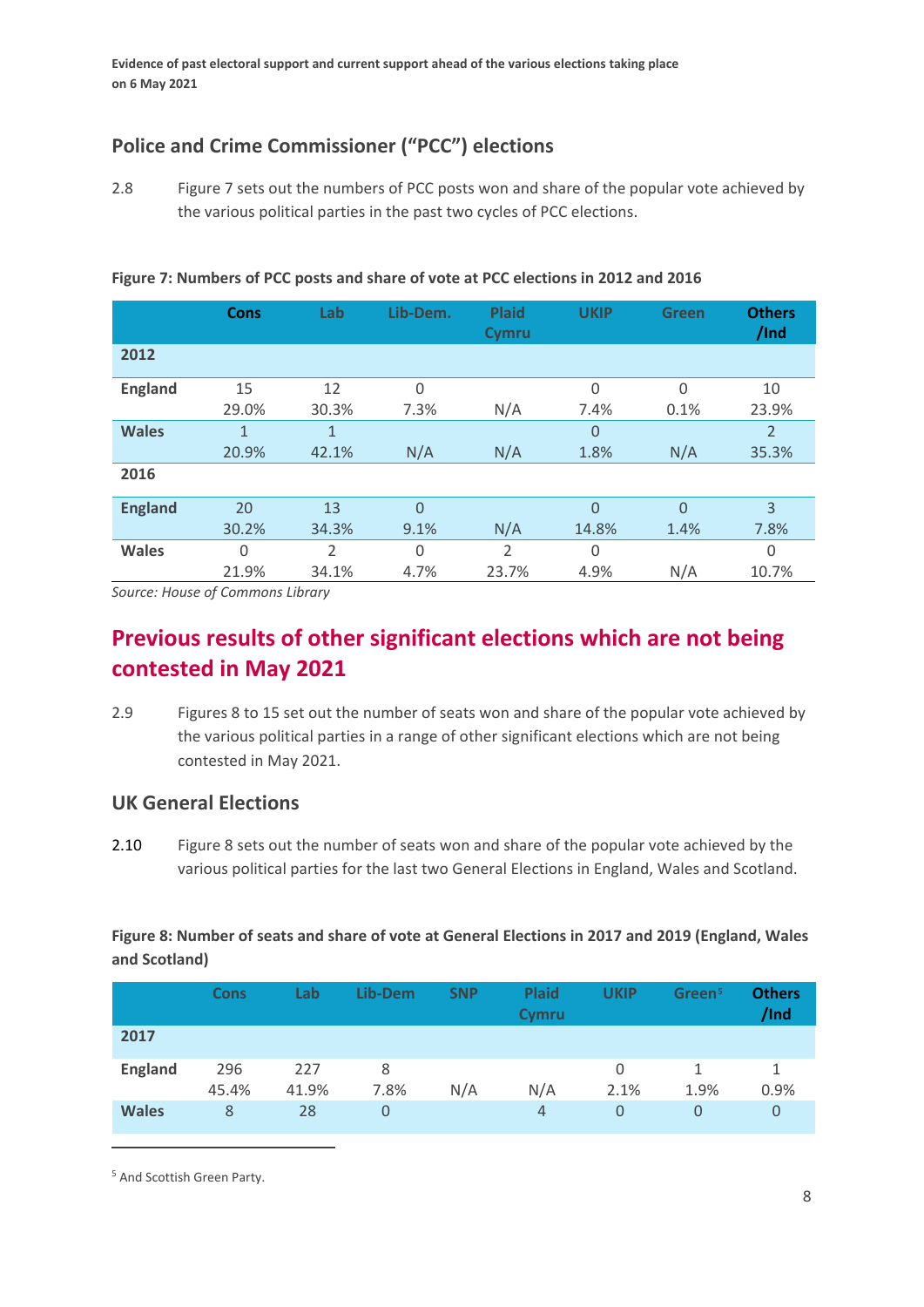|                 | 33.6%        | 48.9%        | 4.5%                   | N/A         | 10.4%                  | 2.0%            | 0.3%             | 0.2%                   |
|-----------------|--------------|--------------|------------------------|-------------|------------------------|-----------------|------------------|------------------------|
| <b>Scotland</b> | 13<br>28.6%  | 7<br>27.1%   | $\overline{4}$<br>6.8% | 35<br>36.9% | N/A                    | 0<br>0.2%       | 0<br>0.2%        | 0<br>0.3%              |
| 2019            |              |              |                        |             |                        |                 |                  |                        |
| <b>England</b>  | 345<br>47.2% | 179<br>33.9% | 7<br>12.4%             | N/A         | N/A                    | 0<br>0.1%       | 1<br>3.0%        | 1<br>0.9%              |
| <b>Wales</b>    | 14<br>36.1%  | 22<br>40.9%  | $\Omega$<br>6.0%       | N/A         | $\overline{4}$<br>9.9% | $\Omega$<br>N/A | $\Omega$<br>1.0% | $\overline{0}$<br>0.6% |
| <b>Scotland</b> | 6<br>25.1%   | 1<br>18.6%   | $\overline{4}$<br>9.5% | 48<br>45.0% | N/A                    | 0<br>0.1%       | 0<br>1.0%        | 0<br>0.3%              |

*Source: BBC and House of Commons Library*

2.11 Figure 9 sets out the number of seats won and share of the popular vote achieved by the various political parties for the last two General Elections in Northern Ireland.

#### **Figure 9: Number of seats and share of vote at General Elections in 2017 and 2019 (Northern Ireland)**

|      | <b>DUP</b> | Sinn<br>Fein | <b>SDLP</b> | UUP      | <b>Alliance</b> | τυν  | UKIP | Green | <b>Others</b><br>/Ind |
|------|------------|--------------|-------------|----------|-----------------|------|------|-------|-----------------------|
| 2017 | 10         |              | O           | 0        |                 |      |      |       |                       |
|      | 36.0%      | 29.4%        | 11.7%       | 10.3%    | 7.9%            | 0.4% | N/A  | 0.9%  | 3.2%                  |
| 2019 | 8          |              |             | $\Omega$ |                 |      |      |       |                       |
|      | 30.6%      | 22.8%        | 14.9%       | 11.7%    | 16.8%           | N/A  | N/A  | 0.2%  | 3.4%                  |

*Source: BBC and House of Commons Library*

### **European Parliamentary elections**

2.12 Figure 10 sets out the number of seats won and share of the popular vote achieved by the various political parties in the past two cycles of European Parliamentary elections in England, Wales and Scotland.

#### **Figure 10: Number of seats and share of vote at the 2014 and 2019 European Parliamentary elections – England, Wales and Scotland**

|                 | <b>Cons</b> | Lab                     | Lib-<br><b>Dem</b>   | <b>SNP</b> | <b>Plaid</b><br>Cymru | <b>Brexit</b> | UKIP        | Green                  | <b>Others</b><br>/Ind |
|-----------------|-------------|-------------------------|----------------------|------------|-----------------------|---------------|-------------|------------------------|-----------------------|
| 2014            |             |                         |                      |            |                       |               |             |                        |                       |
| <b>England</b>  | 17<br>24.9% | 17<br>25.2%             | $\mathbf{1}$<br>7.0% | N/A        | N/A                   | N/A           | 22<br>29.2% | 3<br>8.0%              | 0<br>4.5%             |
| <b>Wales</b>    | 1<br>17.4%  | 1<br>28.1%              | $\mathbf{0}$<br>3.9% | N/A        | 1<br>15.3%            | N/A           | 1<br>27.6%  | $\overline{0}$<br>4.5% | 0<br>2.1%             |
| <b>Scotland</b> | 1<br>17.2%  | $\mathfrak{D}$<br>25.9% | 0<br>7.1%            | 2<br>29.0% | N/A                   | N/A           | 1<br>10.5%  | 0<br>8.1%              | 0<br>1.5%             |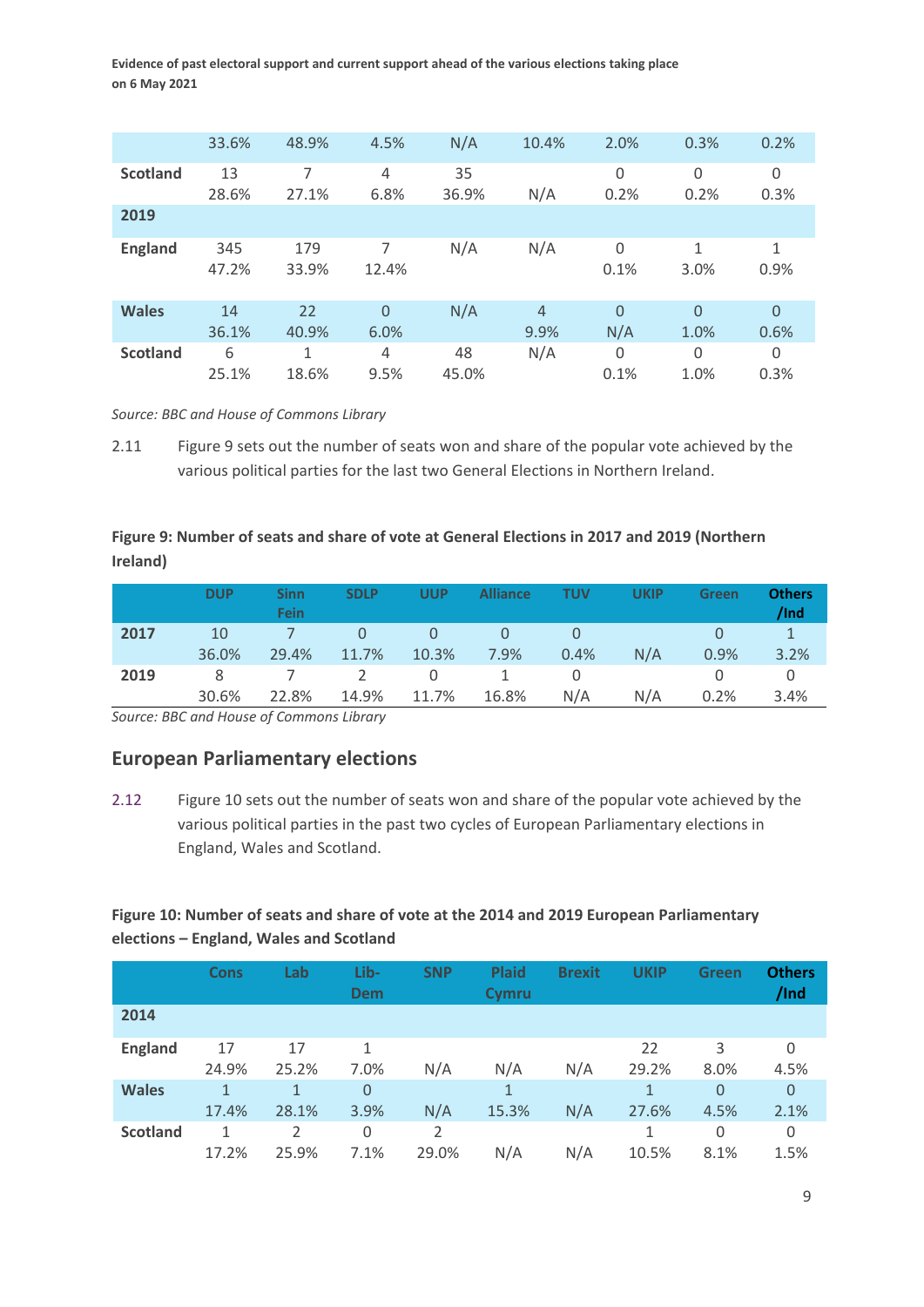| Great           | 19           | 20           | $\mathbf{1}$ | 2     | 1     |       | 24          | 3        | $\Omega$ |
|-----------------|--------------|--------------|--------------|-------|-------|-------|-------------|----------|----------|
| <b>Britain</b>  | 23.9%        | 25.4%        | 6.9%         | 2.5%  | 0.7%  | N/A   | 27.5%       | 7.9%     | 5.2%     |
| 2019            |              |              |              |       |       |       |             |          |          |
| <b>England</b>  | 3            | 9            | 15           |       |       | 26    | $\Omega$    |          | $\Omega$ |
|                 | 9.0%         | 14.6%        | 21.3%        | N/A   | N/A   | 33.4% | 3.5%        | 12.9%    | 5.4%     |
| <b>Wales</b>    | $\Omega$     | $\mathbf{1}$ | 0            |       | 1     | 2     | $\mathbf 0$ | 0        | 0        |
|                 | 6.5%         | 15.3%        | 13.6%        | N/A   | 19.6% | 32.5% | 3.3%        | 6.3%     | 2.9%     |
| <b>Scotland</b> | $\mathbf{1}$ | $\Omega$     | $\mathbf{1}$ | 3     |       | 1     | $\Omega$    | $\Omega$ | $\Omega$ |
|                 | 11.6%        | 9.3%         | 13.9%        | 37.8% | N/A   | 14.8% | 1.8%        | 8.2%     | 2.4%     |
| Great           | 4            | 10           | 16           | 3     | 1     | 29    | $\Omega$    | 7        | 0        |
| <b>Britain</b>  | 9.1%         | 14.1%        | 20.3%        | 3.6%  | 1.0%  | 31.6% | 3.3%        | 12.1%    | 5.0%     |

*Source: BBC and House of Commons Library*

2.13 Figure 11 sets out the number of seats won and share of the popular vote achieved by the various political parties for the past two cycles of European Parliamentary elections in Northern Ireland.

## **Figure 11: Number of seats and share of vote at the 2009 and 2014 European Parliamentary elections – Northern Ireland**

|      | <b>DUP</b> | Sinn<br>Fein | <b>SDLP</b> | UUP   | <b>Alliance</b> | TUV   | UKIP | Green | <b>Others</b><br>/Ind |
|------|------------|--------------|-------------|-------|-----------------|-------|------|-------|-----------------------|
| 2014 |            |              |             |       |                 |       |      |       |                       |
|      | 20.9%      | 25.5%        | 13.0%       | 13.3% | 7.1%            | 12.1% | 1.7% | 3.9%  | 2.5%                  |
| 2019 |            |              | Ü           | O     |                 |       |      |       |                       |
|      | 21.8%      | 22.2%        | 13.7%       | 9.3%  | 18.5%           | 10.8% | 0.9% | 2.2%  | 0.6%                  |

*Source: BBC and House of Commons Library*

## **Welsh local elections**

2.14 Figure 12 sets out the numbers of seats won and share of the popular vote achieved by the various political parties in the past two cycles of Welsh local elections.

#### **Figure 12: Number of seats and share of vote at Welsh local elections in 2012 and 2017**

|      | Cons  | $\mathsf{Lab}$ | Lib-Dem. | <b>Plaid</b><br>Cymru | UKIP | Green | <b>Others</b><br>/Ind |
|------|-------|----------------|----------|-----------------------|------|-------|-----------------------|
| 2012 | 104   | 577            | 72       | 158                   |      |       | 311                   |
|      | 12.7% | 35.6%          | 8.0%     | 15.7%                 | 0.3% | 1.2%  | 26.5%                 |
| 2017 | 184   | 468            | 63       | 208                   |      |       | 330                   |
|      | 18.8% | 34.4%          | 6.8%     | 16.5%                 | 1.1% | 1.3%  | 25.0%                 |

*Source: BBC and the Elections Centre, Plymouth University*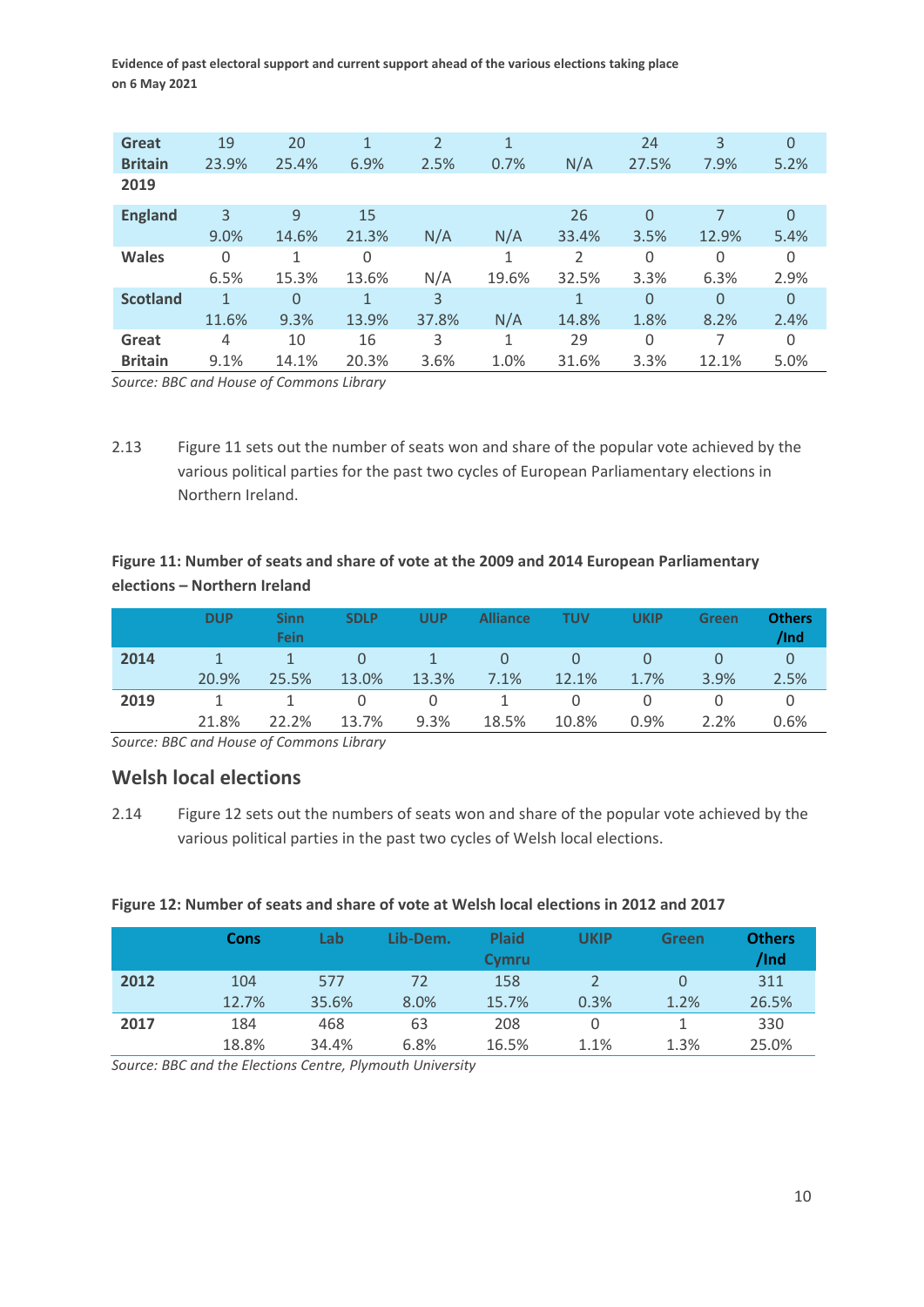## **Scottish local elections**

2.15 Figure 13 sets out the numbers of seats won and share of the popular vote achieved by the various political parties in the past two cycles of Scottish local elections.

**Figure 13: Number of seats and share of vote at Scottish local elections in 2012 and 2017**

|      | <b>Cons</b> | Lab   | Lib-Dem. | <b>SNP</b> | UKIP | Green | <b>Others</b><br>/Ind |
|------|-------------|-------|----------|------------|------|-------|-----------------------|
| 2012 | 115         | 394   | 71       | 425        |      | 14    | 204                   |
|      | 13.3%       | 31.4% | 6.6%     | 32.3%      | 0.3% | 2.3%  | 13.8%                 |
| 2017 | 276         | 262   | 67       | 431        |      | 19    | 172                   |
|      | 25.3%       | 20.2% | 6.9%     | 32.3%      | 0.2% | 4.1%  | 11.0%                 |

*Source: BBC and Electoral Commission*

## **Northern Ireland Assembly elections**

2.16 Figure 14 sets out the numbers of seats won and share of the popular vote achieved by the various political parties in the past two cycles of the Northern Ireland Assembly elections.

#### **Figure 14: Number of seats and share of vote at Northern Ireland Assembly elections in 2016 and 2017**

|      | <b>DUP</b> | Sinn<br><b>Fein</b> | <b>SDLP</b> | UUP   | <b>Alliance</b> | TUV  | UKIP | Green | <b>Others</b><br>/Ind |
|------|------------|---------------------|-------------|-------|-----------------|------|------|-------|-----------------------|
| 2016 | 38         | 28                  | 12          | 16    | 8               |      |      | 0     | 3                     |
|      | 29.2%      | 24.0%               | 12.0%       | 12.6% | $7.0\%$         | 3.4% | 2.7% | 1.5%  | 7.8%                  |
| 2017 | 28         | 27                  | 12          | 10    | 8               |      |      |       |                       |
|      | 28.1%      | 27.9%               | 11.9%       | 12.9% | 9.1%            | 2.6% | 2.3% | 0.2%  | 5.3%                  |

*Source: BBC*

### **Northern Ireland local elections**

2.17 Figure 15 sets out the numbers of seats won and share of the popular vote achieved by the various political parties in the past two cycles of the Northern Ireland local elections.

| Figure 15: Number of seats and share of vote at Northern Ireland local elections in 2014 and 2019 |  |
|---------------------------------------------------------------------------------------------------|--|
|---------------------------------------------------------------------------------------------------|--|

|      | <b>DUP</b> | Sinn<br>Fein | <b>SDLP</b> | UUP   | <b>Alliance</b> | τυν  | UKIP | Green | <b>Others</b><br>/Ind |
|------|------------|--------------|-------------|-------|-----------------|------|------|-------|-----------------------|
| 2014 | 130        | 105          | 66          | 88    | 32              | 13   | 3    | 4     | 21                    |
|      | 23.1%      | 24.1%        | 13.6%       | 16.2% | 6.7%            | 4.5% | 1.5% | 0.9%  | 9.6%                  |
| 2019 | 122        | 105          | 59          | 75    | 53              | 6    |      | 8     | 34                    |
|      | 24.1%      | 23.2%        | 12.0%       | 14.1% | 11.5%           | 2.2% | 0.5% | 2.1%  | 10.4%                 |

*Source: BBC and local authority websites*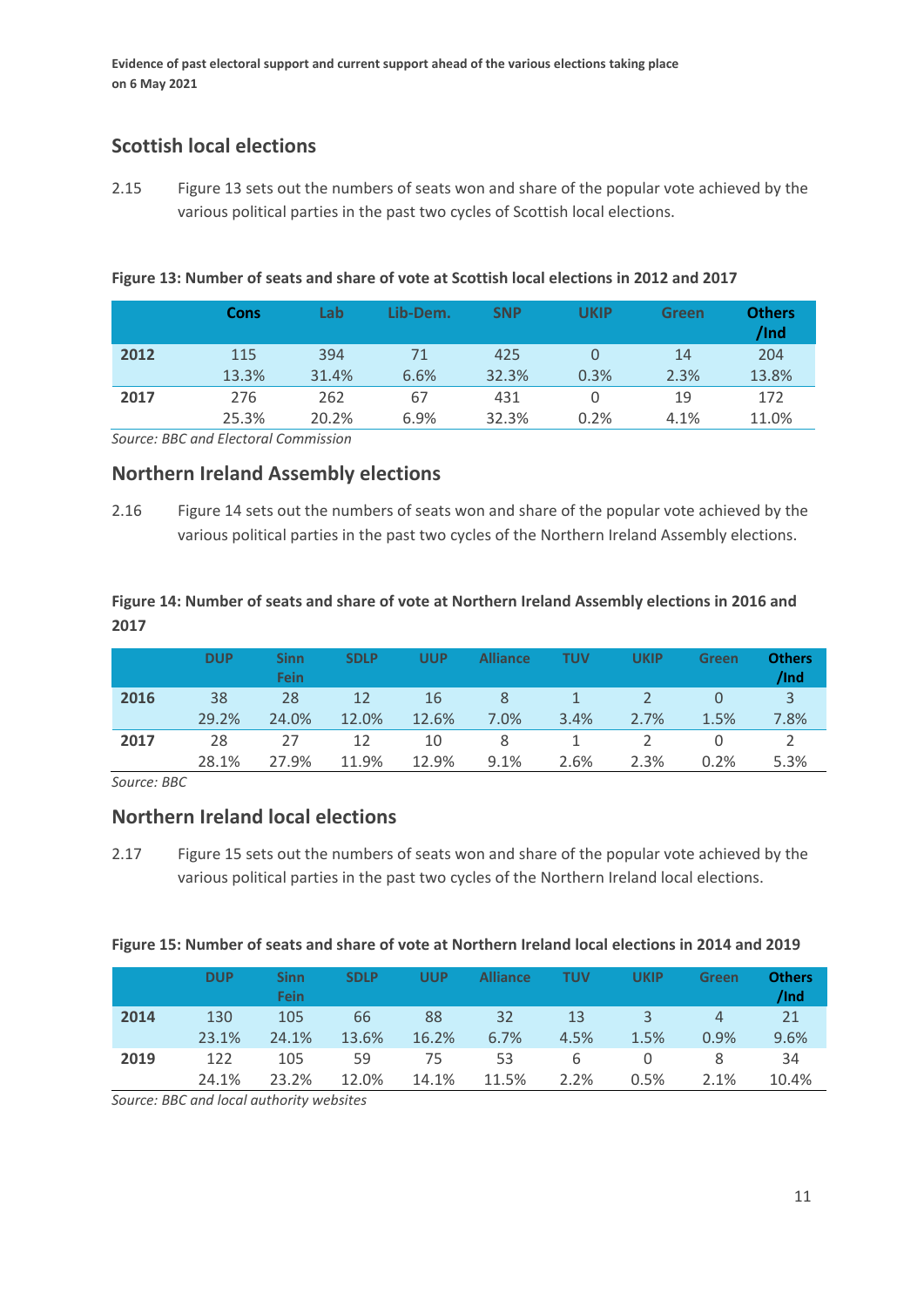# <span id="page-13-0"></span>3. Evidence of current support

3.1 We lay out below evidence of current support, as indicated by opinion polls, in England, Wales, Scotland and Northern Ireland.

# **England**

- 3.2 We are not aware of any recent aggregated figures of different polling organisations' opinion polls, showing support for the political parties in England only. However, Great Britain-wide polls can be used as a proxy for gauging levels of current support in England only. One source of aggregated Great Britain-wide opinion poll figures is the Polling Observatory project.
- 3.3 The Polling Observatory project has produced estimates of current support by pooling all the available evidence to reduce the impact of the random variation that each individual survey inevitably produces.
- 3.4 Figure 16 set outs the Polling Observatory data from the December 2019 General Election to end of January 2021. These figures are calculated on the basis of a rolling average of all polls over a two-month window, unadjusted for 'house effects' i.e. estimated biases of the individual pollsters.

**Figure 16: Polling Observatory opinion poll data (Great Britain-wide) December 2019 - January 2021**

| <b>Date (Week</b><br>beginning) | <b>Cons</b> | Lab   | Lib-Dem. | Green |
|---------------------------------|-------------|-------|----------|-------|
| 12/12/19                        | 47.7%       | 29.6% | 9.5%     | 3.9%  |
| 19/12/19                        | 47.7%       | 29.6% | 9.5%     | 3.9%  |
| 26/12/19                        | 47.7%       | 29.6% | 9.5%     | 3.9%  |
| 02/01/20                        | 47.7%       | 29.6% | 9.5%     | 3.9%  |
| 09/01/20                        | 47.6%       | 29.5% | 9.5%     | 3.9%  |
| 16/01/20                        | 47.4%       | 29.4% | 9.6%     | 3.9%  |
| 23/01/20                        | 47.6%       | 29.6% | 9.5%     | 3.9%  |
| 30/01/20                        | 47.3%       | 29.9% | 9.4%     | 4.0%  |
| 06/02/20                        | 47.2%       | 30.0% | 9.2%     | 4.0%  |
| 13/02/20                        | 47.1%       | 30.6% | 9.0%     | 3.9%  |
| 20/02/20                        | 47.6%       | 30.6% | 8.8%     | 3.9%  |
| 27/02/20                        | 48.4%       | 30.2% | 8.7%     | 3.8%  |
| 05/03/20                        | 48.9%       | 30.1% | 8.5%     | 3.7%  |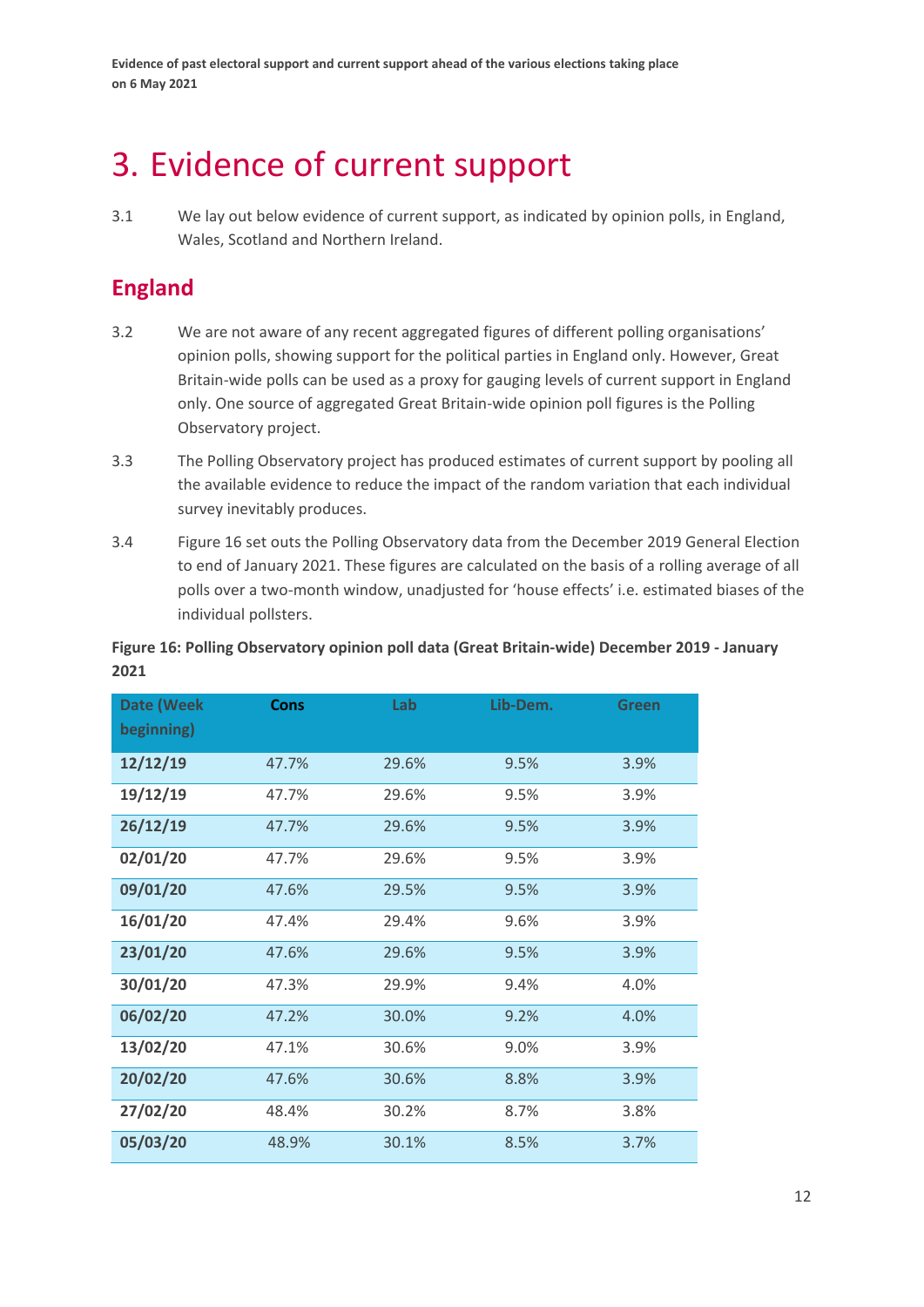| 12/03/20 | 49.4% | 29.9% | 8.2% | 3.7% |
|----------|-------|-------|------|------|
| 19/03/20 | 49.9% | 29.3% | 8.1% | 3.7% |
| 26/03/20 | 51.1% | 28.6% | 7.9% | 3.7% |
| 02/04/20 | 51.4% | 29.0% | 7.7% | 3.7% |
| 09/04/20 | 51.3% | 30.0% | 7.6% | 3.6% |
| 16/04/20 | 51.0% | 31.1% | 7.4% | 3.6% |
| 23/04/20 | 49.9% | 31.8% | 7.4% | 3.6% |
| 30/04/20 | 49.1% | 31.8% | 7.4% | 3.6% |
| 07/05/20 | 47.9% | 33.1% | 7.4% | 3.6% |
| 14/05/20 | 46.2% | 34.3% | 7.5% | 3.6% |
| 21/05/20 | 44.1% | 36.3% | 7.5% | 3.6% |
| 28/05/20 | 43.1% | 36.8% | 7.6% | 3.5% |
| 04/06/20 | 42.2% | 37.7% | 7.6% | 3.5% |
| 11/06/20 | 42%   | 37.7% | 7.5% | 3.5% |
| 18/06/20 | 42.5% | 37.9% | 7.4% | 3.6% |
| 25/06/20 | 42.5% | 37.5% | 7.3% | 3.7% |
| 02/07/20 | 42.4% | 37.1% | 7.3% | 3.7% |
| 09/07/20 | 42.8% | 36.8% | 7.3% | 3.7% |
| 16/07/20 | 42.7% | 36.5% | 7.2% | 3.8% |
| 23/07/20 | 42.3% | 36.7% | 7.2% | 3.8% |
| 30/07/20 | 42.0% | 36.4% | 7.3% | 3.9% |
| 06/08/20 | 42.0% | 36.4% | 7.2% | 3.9% |
| 13/08/20 | 41.6% | 37.3% | 7.1% | 3.9% |
| 20/08/20 | 41.5% | 37.2% | 7.3% | 3.9% |
| 27/08/20 | 41.3% | 37.5% | 7.3% | 4.0% |
| 03/09/20 | 41.1% | 37.9% | 7.3% | 4.0% |
| 10/09/20 | 40.3% | 38.4% | 7.3% | 4.1% |
| 17/09/20 | 39.6% | 39.0% | 7.2% | 4.1% |
| 24/09/20 | 39.5% | 39.0% | 7.2% | 4.2% |
| 01/10/20 | 39.7% | 39.0% | 7.1% | 4.2% |
| 08/10/20 | 39.2% | 39.1% | 7.1% | 4.2% |
| 15/10/20 | 39.4% | 38.9% | 7.2% | 4.2% |
| 22/10/20 | 38.9% | 39.6% | 7.2% | 4.2% |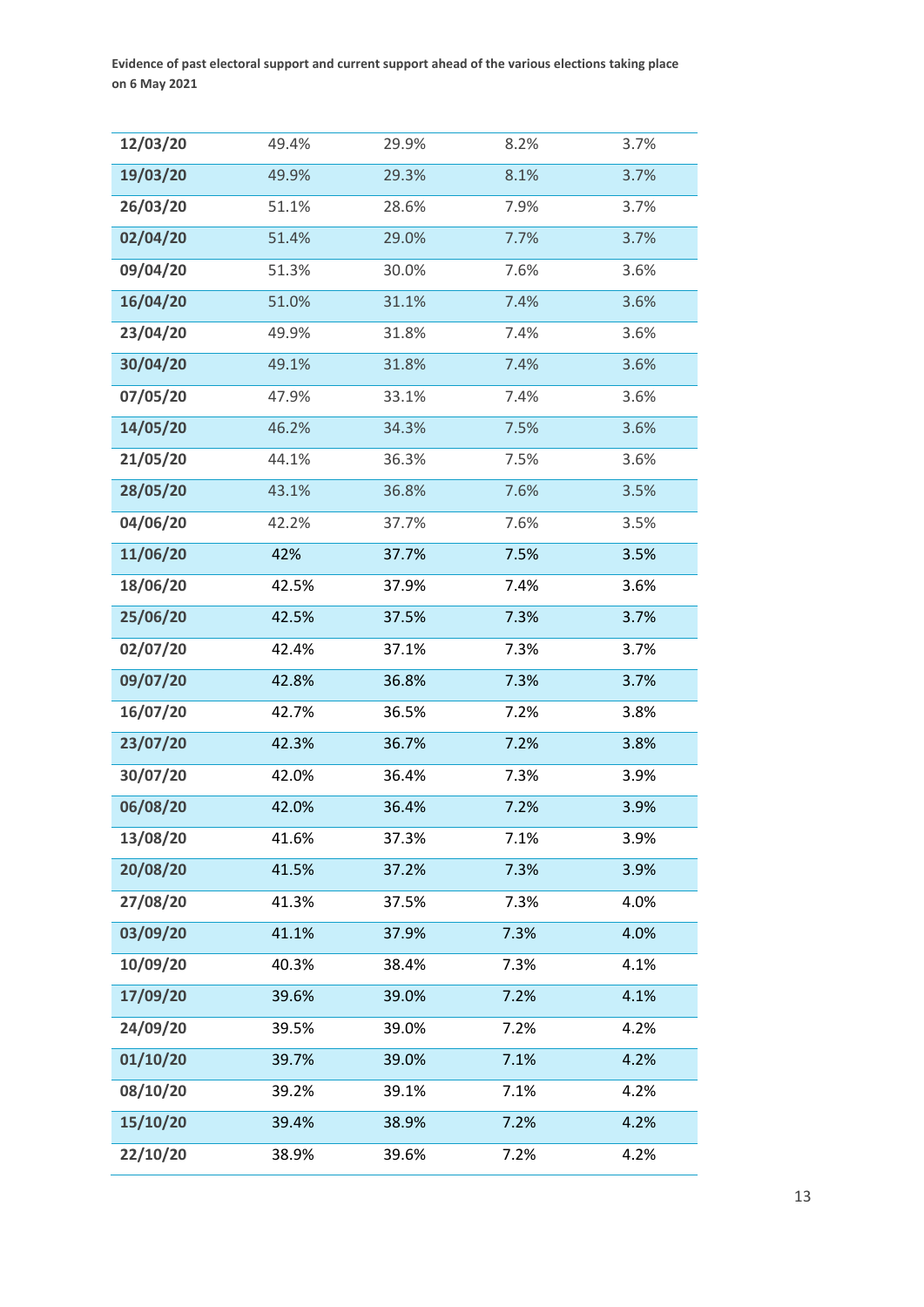| 29/10/20 | 38.3% | 39.7% | 7.2% | 4.2% |
|----------|-------|-------|------|------|
| 05/11/20 | 38.3% | 39.2% | 7.2% | 4.3% |
| 12/11/20 | 38.6% | 38.6% | 7.1% | 4.3% |
| 19/11/20 | 38.8% | 38.1% | 7.3% | 4.3% |
| 26/11/20 | 38.3% | 38.0% | 7.4% | 4.4% |
| 03/12/20 | 38.3% | 38.0% | 7.4% | 4.4% |
| 10/12/20 | 38.2% | 38.3% | 7.3% | 4.5% |
| 17/12/20 | 38.5% | 39.1% | 7.1% | 4.5% |
| 24/12/20 | 39.3% | 38.7% | 6.9% | 4.5% |
| 31/12/20 | 39.0% | 38.7% | 7.1% | 4.5% |
| 07/01/21 | 38.9% | 38.3% | 7.2% | 4.4% |
| 14/01/21 | 38.4% | 38.5% | 7.2% | 4.4% |
| 21/01/21 | 39.1% | 38.5% | 7.3% | 4.3% |
| 28/01/21 | 39.5% | 37.9% | 7.4% | 4.3% |

*Source: Polling Observatory*

## **Wales**

3.5 Figure 17 sets out indicative levels of current support for the various parties in Wales from the Generation Election in December 2019 to February 2021, based on voting intention at General Elections. Figure 18 sets out indicative levels of current support for the various parties in Wales, from the December 2019 General Election to February 2021, based on voting intention at Welsh Parliamentary elections (both in terms of directly-elected constituency voting intention and regional list voting intention).

|                            | <b>Cons</b> | Lab   | Lib-Dem. | <b>Plaid</b><br>Cymru | Brexit <sup>6</sup> | <b>Green</b> | <b>Others</b><br>/Ind |
|----------------------------|-------------|-------|----------|-----------------------|---------------------|--------------|-----------------------|
| <b>YouGov</b><br>(Jan 20)  | 41.0%       | 36.0% | 5.0%     | 13%                   | 3.0%                | 2.0%         | 1.0%                  |
| YouGov<br>(April 20)       | 46.0%       | 34.0% | 4.0%     | 11.0%                 | 3.0%                | 2.0%         | 0.0%                  |
| <b>YouGov</b><br>(May 20)  | 35.0%       | 39.0% | 5.0%     | 15.0%                 | 2.0%                | 3.0%         | 1.0%                  |
| <b>YouGov</b><br>(Sept 20) | 33.0%       | 41.0% | 2.0%     | 15.0%                 | 4.0%                | 3.0%         | 2.0%                  |

#### **Figure 17: Voting preference in UK General Elections**

<span id="page-15-0"></span><sup>6</sup> Please note, the Brexit Party was renamed Reform UK on 6 January 2021. Polling data included after this date will therefore relate to the Reform UK party.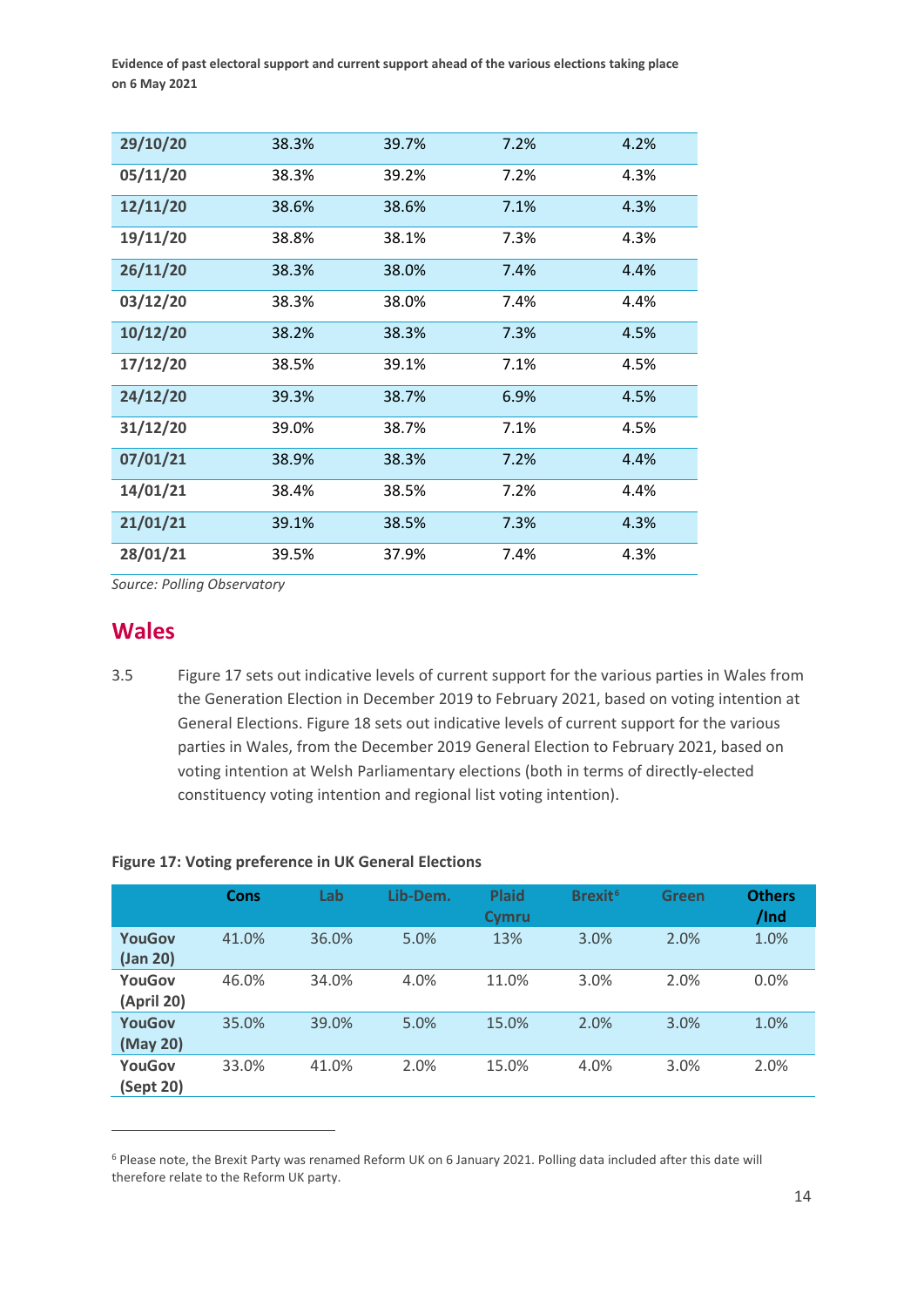| <b>YouGov</b>    | 32.0% | 43.0% | 3.0% | 13.0% | 5.0% | 3.0% | 2.0% |
|------------------|-------|-------|------|-------|------|------|------|
| $\left($ Oct 20) |       |       |      |       |      |      |      |
| <b>YouGov</b>    | 33.0% | 36.0% | 3.0% | 17.0% | 5.0% | 4.0% | 2.0% |
| $($ Jan 21 $)$   |       |       |      |       |      |      |      |

## **Figure 18: Voting preference in Welsh Parliamentary elections (constituency vote and regional list vote)**

|                                          | <b>Cons</b> | Lab   | Lib-Dem. | <b>Plaid</b><br><b>Cymru</b> | <b>Brexit</b> | <b>Green</b> | <b>Others</b><br>/Ind |
|------------------------------------------|-------------|-------|----------|------------------------------|---------------|--------------|-----------------------|
| <b>YouGov</b><br>(Jan 20)                |             |       |          |                              |               |              |                       |
| Directly-<br>elected                     | 35.0%       | 33.0% | 5.0%     | 19.0%                        | 4.0%          | 3.0%         | 1.0%                  |
| <b>Regional</b><br>list                  | 32.0%       | 32.0% | 5.0%     | 19.0%                        | 3.0%          | 3.0%         | 5.0%                  |
| <b>ICM</b><br><b>Omnibus</b><br>(Feb 20) |             |       |          |                              |               |              |                       |
| Directly-<br>elected                     | 22.0%       | 20.0% | 4.0%     | 16.0%                        | 1.0%          | 1.0%         | 2.0%                  |
| <b>Regional</b><br>list                  | 21.0%       | 19.0% | 3.0%     | 15.0%                        | 1.0%          | 2.0%         | 2.0%                  |
| <b>YouGov</b><br><b>(April 20)</b>       |             |       |          |                              |               |              |                       |
| Directly-<br>elected                     | 38.0%       | 32.0% | 4.0%     | 19.0%                        | 4.0%          | 2.0%         | 1.0%                  |
| <b>Regional</b><br>list                  | 37.0%       | 29.0% | 4.0%     | 18.0%                        | 4.0%          | 3.0%         | 5.0%                  |
| <b>YouGov</b><br>(May<br>2020)           |             |       |          |                              |               |              |                       |
| Directly-<br>elected                     | 31.0%       | 34.0% | 5.0%     | 22.0%                        | 3.0%          | 3.0%         | 3.0%                  |
| <b>Regional</b><br>list                  | 28.0%       | 32.0% | 5.0%     | 24.0%                        | 3.0%          | 3.0%         | 5.0%                  |
| <b>Survation</b><br>(May 20)             |             |       |          |                              |               |              |                       |
| Directly-<br>elected                     | 26.0%       | 40.0% | 7.0%     | 18.0%                        | 8.0%          | N/A          | 2.0%                  |
| <b>Regional</b><br>list                  | 23.0%       | 36.0% | 7.0%     | 22.0%                        | 10.0%         | N/A          | 2.0%                  |
| YouGov<br>(Sept 20)                      |             |       |          |                              |               |              |                       |
| Directly-<br>elected                     | 29.0%       | 34.0% | 3.0%     | 24.0%                        | 4.0%          | 3.0%         | 3.0%                  |
| Regional<br>list                         | 27.0%       | 33.0% | 3.0%     | 23.0%                        | 4.0%          | 4.0%         | 6.0%                  |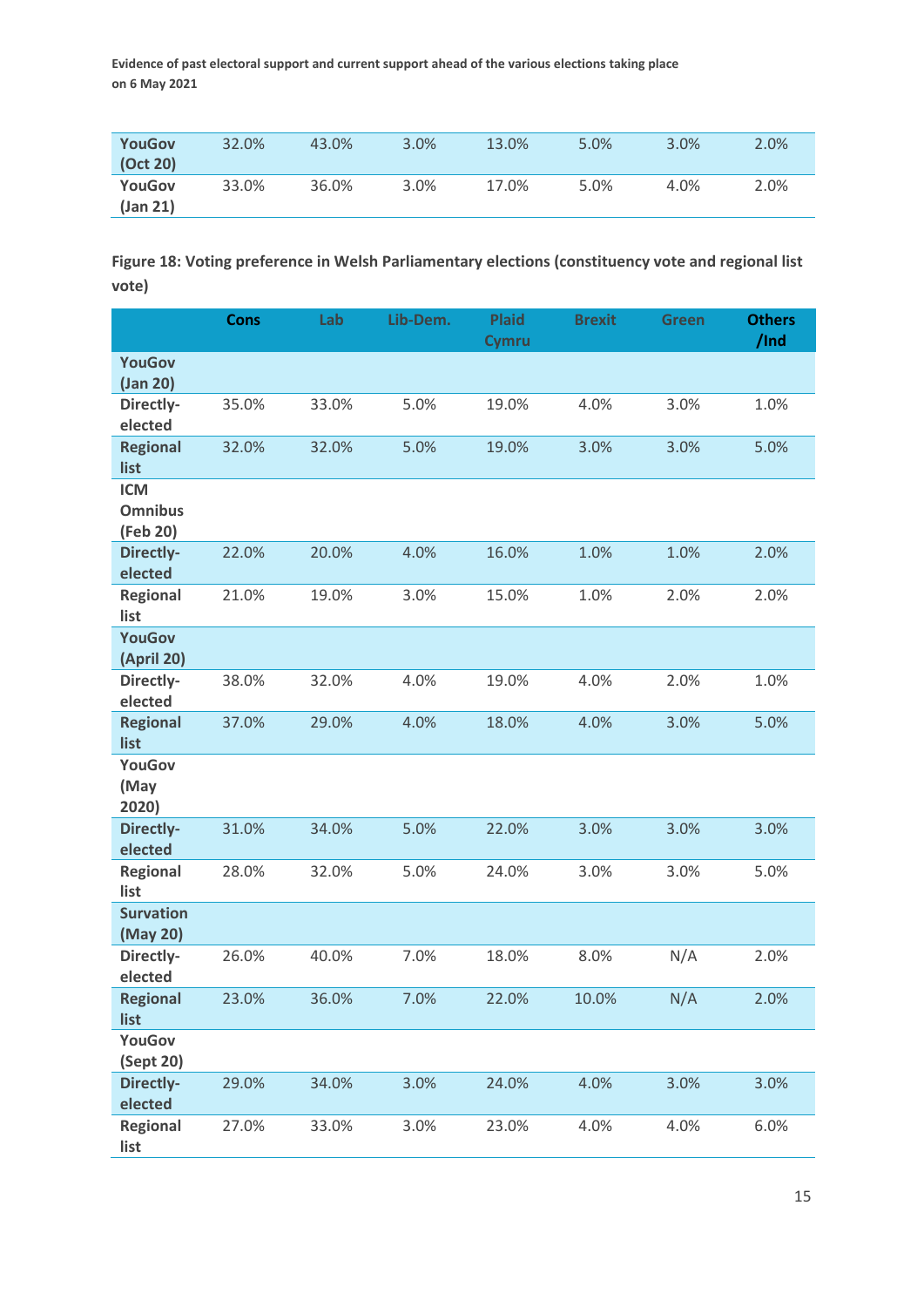| <b>YouGov</b>   |       |       |      |       |      |      |       |
|-----------------|-------|-------|------|-------|------|------|-------|
| (Oct 20)        |       |       |      |       |      |      |       |
| Directly-       | 27.0% | 38.0% | 3.0% | 20.0% | 4.0% | 3.0% | 4.0%  |
| elected         |       |       |      |       |      |      |       |
| <b>Regional</b> | 24.0% | 33.0% | 4.0% | 20.0% | 5.0% | 4.0% | 10.0% |
| list            |       |       |      |       |      |      |       |
| <b>YouGov</b>   |       |       |      |       |      |      |       |
| $($ Jan 21 $)$  |       |       |      |       |      |      |       |
| Directly-       | 26.0% | 34.0% | 4.0% | 22.0% | 5.0% | 6.0% | 4.0%  |
| elected         |       |       |      |       |      |      |       |
| <b>Regional</b> | 25.0% | 30.0% | 4.0% | 23.0% | 4.0% | 5.0% | 6.0%  |
| list            |       |       |      |       |      |      |       |

# **Scotland**

3.6 Figure 19 sets out indicative levels of current support for the various parties in Wales from the Generation Election in December 2019 to February 2021, based on voting intention at General Elections. Figure 20 sets out indicative levels of current support for the various parties in Scotland, from the December 2019 General Election to February 2021, based on voting intention at Scottish Parliamentary elections (both in terms of directly-elected constituency voting intention and regional list voting intention).

#### **Figure 19: Voting preference in UK General Elections**

|                                    | <b>Cons</b> | Lab   | Lib-Dem. | <b>SNP</b> | <b>Brexit</b> | <b>Scottish</b><br><b>Green</b> | <b>Others</b><br>/Ind |
|------------------------------------|-------------|-------|----------|------------|---------------|---------------------------------|-----------------------|
| <b>Panelbase</b><br>(March<br>20)  | 27.0%       | 16.0% | 5.0%     | 48.0%      | N/A           | 3.0%                            | N/A                   |
| YouGov<br>(April 20)               | 25.0%       | 15.0% | 6.0%     | 51.0%      | 0.0%          | 2.0%                            | 1.0%                  |
| <b>Panelbase</b><br>(May 20)       | 26.0%       | 17.0% | 5.0%     | 50.0%      | N/A           | 2.0%                            | $< 1.0\%$             |
| <b>Panelbase</b><br>(June 20)      | 21.0%       | 19.0% | 6.0%     | 51.0%      | N/A           | 2.0%                            | $< 1.0\%$             |
| <b>Panelbase</b><br>(July 20)      | 21.0%       | 19.0% | 6.0%     | 53.0%      | N/A           | N/A                             | 2.0%                  |
| YouGov<br>(August<br>20)           | 20.0%       | 16.0% | 5.0%     | 54.0%      | 2.0%          | 2.0%                            | 1.0%                  |
| <b>Survation</b><br>(Sept 20)      | 20.0%       | 21.0% | 6.0%     | 51.0%      | N/A           | N/A                             | 3.0%                  |
| JL<br><b>Partners</b><br>(Sept 20) | 18.0%       | 15.0% | 7.0%     | 56.0%      | N/A           | N/A                             | 4.0%                  |
| <b>Survation</b><br>(Nov 20)       | 18.0%       | 20.0% | 8.0%     | 52.0%      | N/A           | N/A                             | 2.0%                  |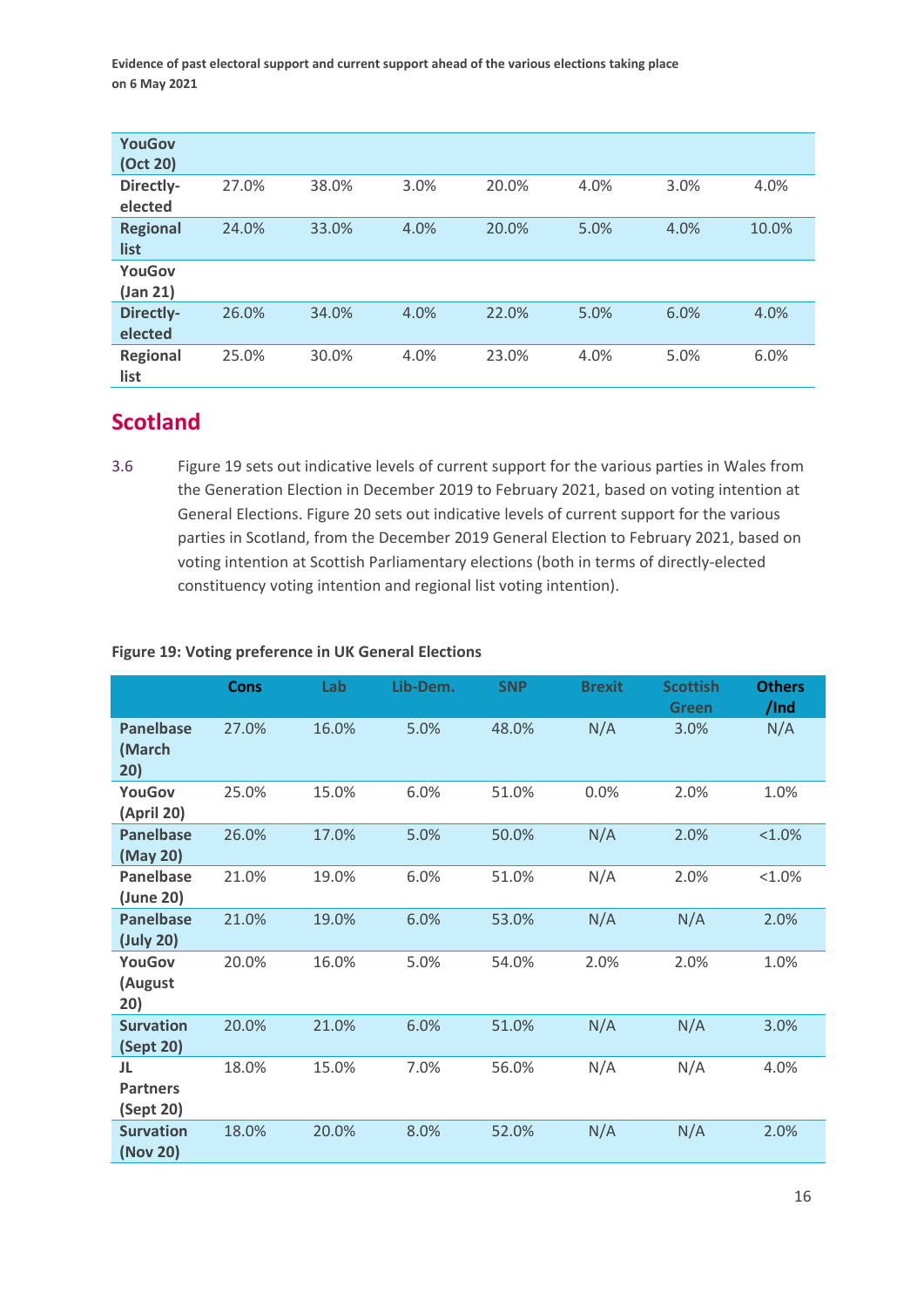| YouGov           | 19.0% | 17.0% | 4.0% | 53.0% | N/A | N/A  | 7.0% |
|------------------|-------|-------|------|-------|-----|------|------|
| (Nov 20)         |       |       |      |       |     |      |      |
| <b>Panelbase</b> | 21.0% | 20.0% | 5.0% | 50.0% | N/A | 2.0% | 1.0% |
| (Nov 20)         |       |       |      |       |     |      |      |
| <b>Survation</b> | 20.0% | 21.0% | 6.0% | 51.0% | N/A | N/A  | 3.0% |
| (Dec 20)         |       |       |      |       |     |      |      |
| <b>Survation</b> | 19.0% | 23.0% | 7.0% | 48.0% | N/A | N/A  | 3.0% |
| $($ Jan 21 $)$   |       |       |      |       |     |      |      |
| Panelbase        | 21.0% | 19.0% | 6.0% | 50.0% | N/A | N/A  | 3.0% |
| $($ Jan 21 $)$   |       |       |      |       |     |      |      |

**Figure 20: Voting preference in Scottish Parliamentary elections (constituency vote and regional list vote)**

|                                | <b>Cons</b> | Lab   | Lib-Dem. | <b>SNP</b> | <b>Brexit</b> | <b>Scottish</b><br><b>Green</b> | <b>Others</b><br>/Ind |
|--------------------------------|-------------|-------|----------|------------|---------------|---------------------------------|-----------------------|
| <b>Panelbase</b><br>(Jan 20)   |             |       |          |            |               |                                 |                       |
| Directly-<br>elected           | 26%         | 14%   | 7.0%     | 50%        | 0.0%          | 3.0%                            | 1.0%                  |
| <b>Regional</b><br>list        | 25%         | 14%   | 7.0%     | 47%        | 0.0%          | 7.0%                            | 2.0%                  |
| <b>Survation</b><br>(Jan 20)   |             |       |          |            |               |                                 |                       |
| Directly-<br>elected           | 23.4%       | 17.0% | 7.4%     | 50.9%      | 0.0%          | 0.0%                            | 1.3%                  |
| <b>Regional</b><br>list        | 21.3%       | 19.0% | 8.8%     | 38.3%      | 1.9%          | 9.2%                            | 1.5%                  |
| <b>Panelbase</b><br>(March 20) |             |       |          |            |               |                                 |                       |
| Directly-<br>elected           | 26.0%       | 14.0% | 6.0%     | 51.0%      | N/A           | 3.0%                            | $< 1.0\%$             |
| <b>Regional</b><br>list        | 26.0%       | 13.0% | 6.0%     | 48.0%      | N/A           | 6.0%                            | 1.0%                  |
| <b>YouGov</b><br>(April 20)    |             |       |          |            |               |                                 |                       |
| <b>Directly-</b><br>elected    | 23.0%       | 12%   | 8.0%     | 54.0%      | N/A           | N/A                             | 3.0%                  |
| Regional<br>list               | 23.0%       | 12.0% | 7.0%     | 45.0%      | N/A           | 8.0%                            | 5.0%                  |
| <b>Panelbase</b><br>(May 20)   |             |       |          |            |               |                                 |                       |
| Directly-<br>elected           | 23.0%       | 15.0% | 5.0%     | 53.0%      | N/A           | 3.0%                            | 1.0%                  |
| <b>Regional</b><br>list        | 22.0%       | 15.0% | 6.0%     | 48.0%      | N/A           | 7.0%                            | 1.0%                  |
| Panelbase<br>(June 20)         |             |       |          |            |               |                                 |                       |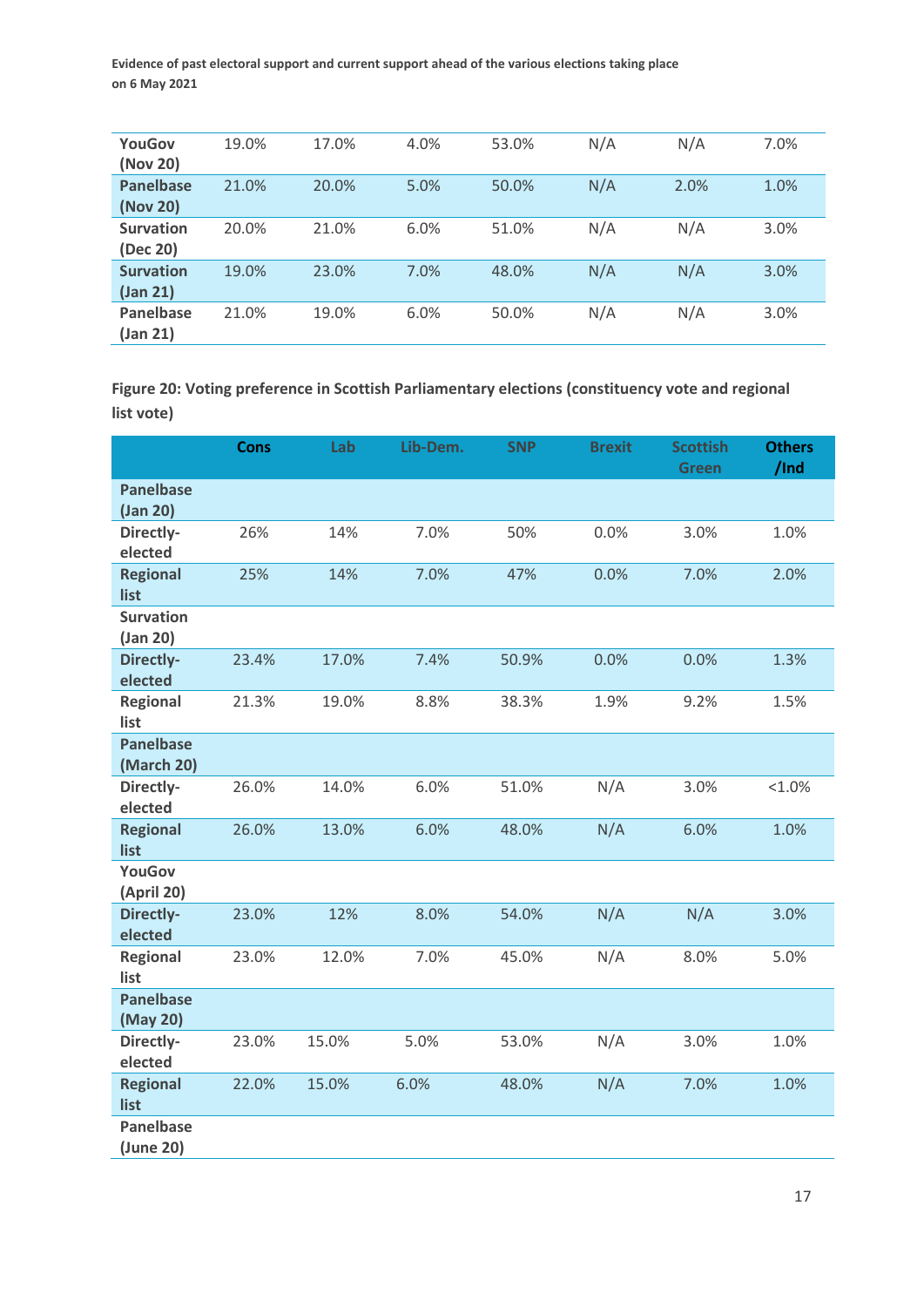| Directly-<br>elected            | 21.0% | 16.0% | 6.0% | 53.0% | N/A  | 3.0%  | $< 1.0\%$ |
|---------------------------------|-------|-------|------|-------|------|-------|-----------|
| Regional<br>list                | 19.0% | 16.0% | 8.0% | 48.0% | N/A  | 7.0%  | 2.0%      |
| <b>Panelbase</b><br>(July 20)   |       |       |      |       |      |       |           |
| Directly-<br>elected            | 20.0% | 15.0% | 6.0% | 55.0% | N/A  | 3.0%  | $< 1.0\%$ |
| <b>Regional</b><br>list         | 18.0% | 15.0% | 6.0% | 50.0% | N/A  | 8.0%  | 2.0%      |
| <b>YouGov</b><br>(Aug 20)       |       |       |      |       |      |       |           |
| Directly-<br>elected            | 20.0% | 14.0% | 6.0% | 57.0% | N/A  | N/A   | 2.0%      |
| Regional<br>list                | 21.0% | 14.0% | 6.0% | 47.0% | N/A  | 6.0%  | 6.0%      |
| <b>ComRes</b><br>(Aug 20)       |       |       |      |       |      |       |           |
| Directly-<br>elected            | 24.0% | 17.0% | 6.0% | 51.0% | N/A  | N/A   | 2.0%      |
| <b>Regional</b><br>list         | 21.0% | 17.0% | 8.0% | 43.0% | N/A  | 10.0% | 2.0%      |
| <b>Survation</b><br>(Sept 20)   |       |       |      |       |      |       |           |
| <b>Directly-</b><br>elected     | 20.0% | 18.0% | 7.0% | 53.0% | N/A  | N/A   | 2.0%      |
| <b>Regional</b><br>list         | 18.0% | 18.0% | 8.0% | 42.0% | 2.0% | 10.0% | $< 3.0\%$ |
| <b>JL Partners</b><br>(Sept 20) |       |       |      |       |      |       |           |
| Directly-<br>elected            | 18.0% | 12.0% | 8.0% | 58.0% | N/A  | N/A   | 3.0%      |
| <b>Regional</b><br>list         | 18.0% | 13.0% | 8.0% | 54.0% | N/A  | 5.0%  | 1.0%      |
| <b>ComRes</b><br>(Oct 20)       |       |       |      |       |      |       |           |
| Directly-<br>elected            | 23.0% | 18.0% | 6.0% | 50.0% | N/A  | N/A   | 2.0%      |
| <b>Regional</b><br>list         | 21.0% | 18.0% | 7.0% | 41.0% | N/A  | 11.0% | 1.0%      |
| <b>Ipsos MORI</b><br>(Oct 20)   |       |       |      |       |      |       |           |
| Directly-<br>elected            | 19.0% | 13.0% | 8.0% | 58.0% | N/A  | N/A   | 2.0%      |
| <b>Regional</b><br>list         | 19.0% | 13.0% | 8.0% | 47.0% | N/A  | 9.0%  | 3.0%      |
| <b>Survation</b><br>(Nov 20)    |       |       |      |       |      |       |           |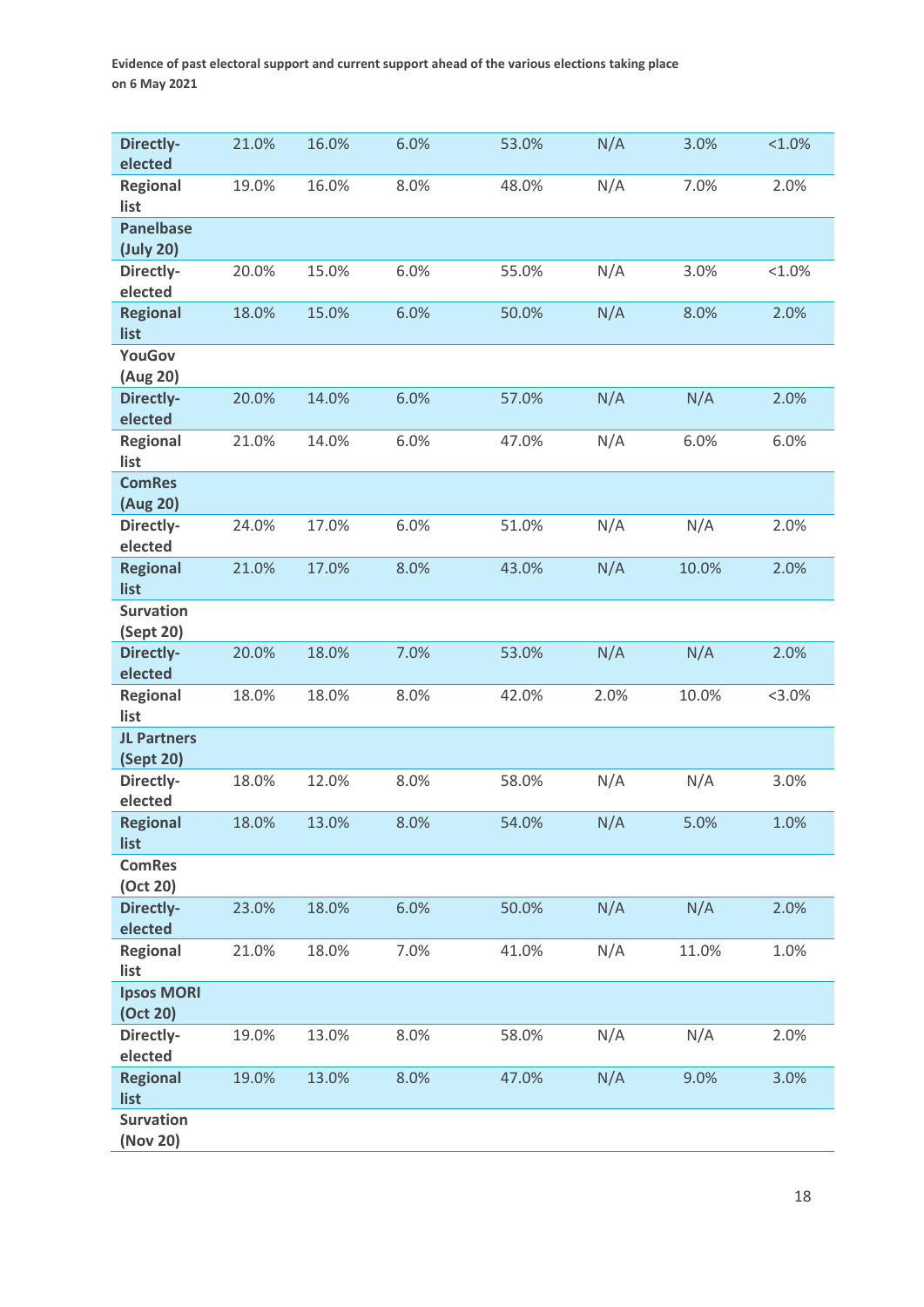| Directly-<br>elected                 | 19.0% | 18.0% | 8.0% | 54.0% | N/A  | N/A   | 2.0%      |
|--------------------------------------|-------|-------|------|-------|------|-------|-----------|
| <b>Regional</b><br>list              | 17.0% | 19.0% | 7.0% | 43.0% | 2.0% | 10.0% | 3.0%      |
| <b>YouGov</b><br>(Nov 20)            |       |       |      |       |      |       |           |
| Directly-<br>elected                 | 19.0% | 15.0% | 6.0% | 56.0% | N/A  | 2.0%  | 2.0%      |
| <b>Regional</b>                      | 20.0% | 13.0% | 6.0% | 47.0% | N/A  | 7.0%  | 7.0%      |
| list<br><b>Panelbase</b><br>(Nov 20) |       |       |      |       |      |       |           |
| Directly-<br>elected                 | 21.0% | 18.0% | 5.0% | 53.0% | N/A  | 3.0%  | $< 1.0\%$ |
| Regional<br>list                     | 20.0% | 17.0% | 6.0% | 46.0% | N/A  | 8.0%  | 3.0%      |
| <b>Ipsos MORI</b><br>(Nov 20)        |       |       |      |       |      |       |           |
| Directly-<br>elected                 | 22.0% | 14.0% | 6.0% | 55.0% | N/A  | 1.0%  | 1.0%      |
| <b>Regional</b><br>list              | 22.0% | 16.0% | 6.0% | 47.0% | N/A  | 7.0%  | 2.0%      |
| <b>Survation</b><br>(Dec 20)         |       |       |      |       |      |       |           |
| Directly-<br>elected                 | 20.0% | 20.0% | 6.0% | 53.0% | N/A  | N/A   | 1.0%      |
| Regional<br>list                     | 18.0% | 20.0% | 7.0% | 41.0% | 1.0% | 10.0% | 2.0%      |
| <b>ComRes</b><br>(Dec 20)            |       |       |      |       |      |       |           |
| Directly-<br>elected                 | 20.0% | 16.0% | 6.0% | 55.0% | N/A  | N/A   | 3.0%      |
| <b>Regional</b><br>list              | 20.0% | 17.0% | 7.0% | 42.0% | N/A  | 12.0% | 3.0%      |
| <b>Survation</b><br>(Jan 21)         |       |       |      |       |      |       |           |
| Directly-<br>elected                 | 19.0% | 19.0% | 9.0% | 51.0% | N/A  | N/A   | 2.0%      |
| <b>Regional</b><br>list              | 17.0% | 19.0% | 8.0% | 40.0% | N/A  | 11.0% | 5.0%      |
| <b>ComRes</b><br>$($ Jan 21 $)$      |       |       |      |       |      |       |           |
| Directly-<br>elected                 | 19.0% | 18.0% | 6.0% | 53.0% | N/A  | N/A   | 4.0%      |
| <b>Regional</b><br><b>List</b>       | 16.0% | 18.0% | 8.0% | 44.0% | N/A  | 11.0% | 3.0%      |
| <b>Panelbase</b><br>$($ Jan 21 $)$   |       |       |      |       |      |       |           |